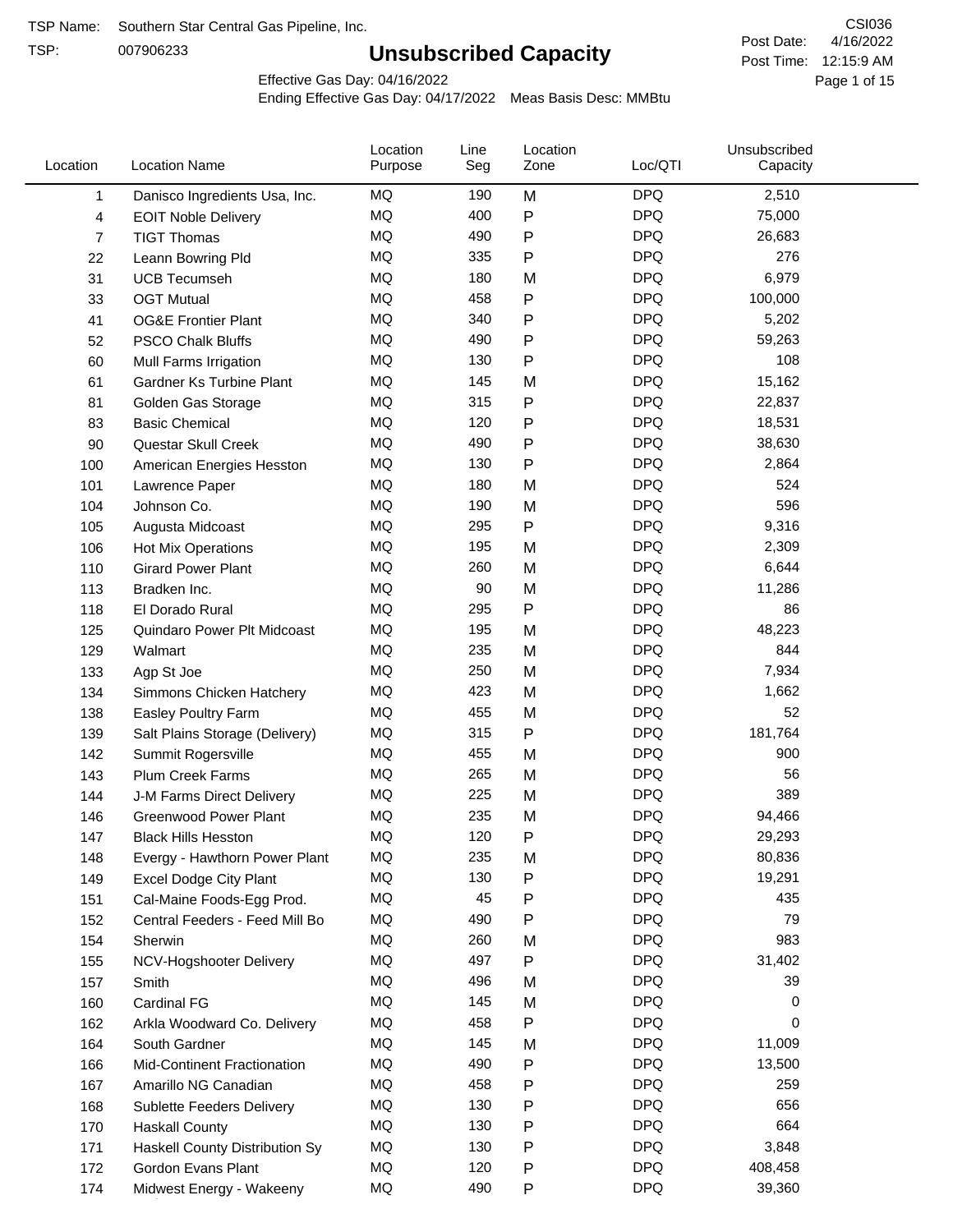TSP:

# **Unsubscribed Capacity**

4/16/2022 Page 2 of 15 Post Time: 12:15:9 AM CSI036 Post Date:

Effective Gas Day: 04/16/2022

| Location | <b>Location Name</b>                  | Location<br>Purpose | Line<br>Seg | Location<br>Zone | Loc/QTI    | Unsubscribed<br>Capacity |  |
|----------|---------------------------------------|---------------------|-------------|------------------|------------|--------------------------|--|
| 175      | <b>Industrial Park</b>                | MQ                  | 455         | M                | <b>DPQ</b> | 18,613                   |  |
| 176      | Uc Flint Oaks Hunt Club               | <b>MQ</b>           | 498         | M                | <b>DPQ</b> | 3                        |  |
| 178      | ONG-Enid                              | MQ                  | 405         | P                | <b>DPQ</b> | 6,050                    |  |
| 179      | ONG-SW Oklahoma City                  | MQ                  | 340         | P                | <b>DPQ</b> | 33,833                   |  |
| 180      | <b>Superior Carney</b>                | <b>MQ</b>           | 390         | P                | <b>DPQ</b> | 12,290                   |  |
| 181      | DCP NW Booster                        | <b>MQ</b>           | 390         | P                | <b>DPQ</b> | 3,761                    |  |
| 183      | <b>DCP West Edmond</b>                | <b>MQ</b>           | 400         | P                | <b>DPQ</b> | 2,865                    |  |
| 184      | <b>Constellation NewEnergy -</b>      | MQ                  | 493         | M                | <b>DPQ</b> | 1,847                    |  |
| 185      | <b>Constellation NewEnergy -</b>      | MQ                  | 333         | P                | <b>DPQ</b> | 3,502                    |  |
| 186      | Dennis Langley                        | MQ                  | 190         | M                | <b>DPQ</b> | 239                      |  |
| 189      | Dogwood Energy Power Plant            | MQ                  | 235         | M                | <b>DPQ</b> | 118,246                  |  |
| 193      | <b>KGS Cessna Delivery</b>            | MQ                  | 120         | P                | <b>DPQ</b> | 5,410                    |  |
| 195      | <b>Black Hills Lyons</b>              | <b>MQ</b>           | 45          | P                | <b>DPQ</b> | 4,300                    |  |
| 197      | High Plains Ranch, LLC                | <b>MQ</b>           | 130         | P                | <b>DPQ</b> | 1,180                    |  |
| 198      | West Drumright                        | <b>MQ</b>           | 390         | P                | <b>DPQ</b> | 3,216                    |  |
| 202      | Evergy - West Gardner                 | <b>MQ</b>           | 145         | M                | <b>DPQ</b> | 96,401                   |  |
| 203      | <b>Black Hills- Southern Terminal</b> | <b>MQ</b>           | 333         | P                | <b>DPQ</b> | 65                       |  |
| 204      | Welch                                 | MQ                  | 225         | M                | <b>DPQ</b> | 290                      |  |
| 206      | Arma-Girard-Pittsburg                 | <b>MQ</b>           | 260         | M                | <b>DPQ</b> | 29,402                   |  |
| 207      | Cher-Scam-W. Min-Carona-              | MQ                  | 260         | M                | <b>DPQ</b> | 546                      |  |
| 208      | <b>KGST Alden Interconnect</b>        | <b>MQ</b>           | 490         | P                | <b>DPQ</b> | 25,000                   |  |
| 501      | Arkansas City                         | <b>MQ</b>           | 333         | M                | <b>DPQ</b> | 16,895                   |  |
| 510      | Clearwater                            | <b>MQ</b>           | 120         | P                | <b>DPQ</b> | 492                      |  |
| 512      | <b>Conway Springs</b>                 | <b>MQ</b>           | 120         | P                | <b>DPQ</b> | 1,499                    |  |
| 525      | Harper                                | <b>MQ</b>           | 120         | P                | <b>DPQ</b> | 7,336                    |  |
| 530      | Kiowa                                 | <b>MQ</b>           | 315         | P                | <b>DPQ</b> | 1,217                    |  |
| 540      | Oxford                                | <b>MQ</b>           | 333         | P                | <b>DPQ</b> | 6,335                    |  |
| 590      | Wellington                            | <b>MQ</b>           | 333         | P                | <b>DPQ</b> | 14,713                   |  |
| 610      | <b>Ks Prd Domestics</b>               | <b>MQ</b>           | 120         | P                | <b>DPQ</b> | 82                       |  |
| 620      | Ok Prd Domestics                      | <b>MQ</b>           | 400         | P                | <b>DPQ</b> | 45                       |  |
| 710      | <b>Ks Mkt Domestics</b>               | <b>MQ</b>           | 90          | M                | <b>DPQ</b> | 961                      |  |
| 720      | Ok Mkt Domestics                      | MQ                  | 225         | M                | <b>DPQ</b> | 44                       |  |
| 730      | Mo Mkt Domestics                      | MQ                  | 455         | M                | <b>DPQ</b> | 8                        |  |
| 904      | Arnett                                | MQ                  | 458         | P                | <b>DPQ</b> | 1,069                    |  |
| 912      | Capron                                | <b>MQ</b>           | 315         | P                | <b>DPQ</b> | 110                      |  |
| 1103     | Olathe, KS                            | MQ                  | 190         | M                | <b>DPQ</b> | 92                       |  |
| 2008     | Barnsdall                             | MQ                  | 357         | Ρ                | <b>DPQ</b> | 839                      |  |
| 2009     | Bartlesville & Dewey                  | MQ                  | 357         | P                | <b>DPQ</b> | 47,112                   |  |
| 2016     | Delaware                              | MQ                  | 497         | P                | <b>DPQ</b> | 224                      |  |
| 2056     | Nowata                                | MQ                  | 497         | Ρ                | <b>DPQ</b> | 7,113                    |  |
| 2064     | Pawhuska                              | MQ                  | 334         | Ρ                | <b>DPQ</b> | 7,755                    |  |
| 2101     | Vinita                                | MQ                  | 225         | M                | <b>DPQ</b> | 7,655                    |  |
| 3504     | Alden                                 | MQ                  | 490         | Ρ                | <b>DPQ</b> | 185                      |  |
| 3508     | Barnard                               | MQ                  | 265         | M                | <b>DPQ</b> | 157                      |  |
| 3512     | Chase                                 | <b>MQ</b>           | 45          | P                | <b>DPQ</b> | 340                      |  |
| 3520     | Ellsworth                             | MQ                  | 265         | M                | <b>DPQ</b> | 1,692                    |  |
| 3524     | Frederick                             | MQ                  | 265         | M                | <b>DPQ</b> | 60                       |  |
| 3528     | Geneseo                               | MQ                  | 265         | M                | <b>DPQ</b> | 712                      |  |
| 3544     | Kanopolis                             | $\sf{MQ}$           | 265         | M                | <b>DPQ</b> | 457                      |  |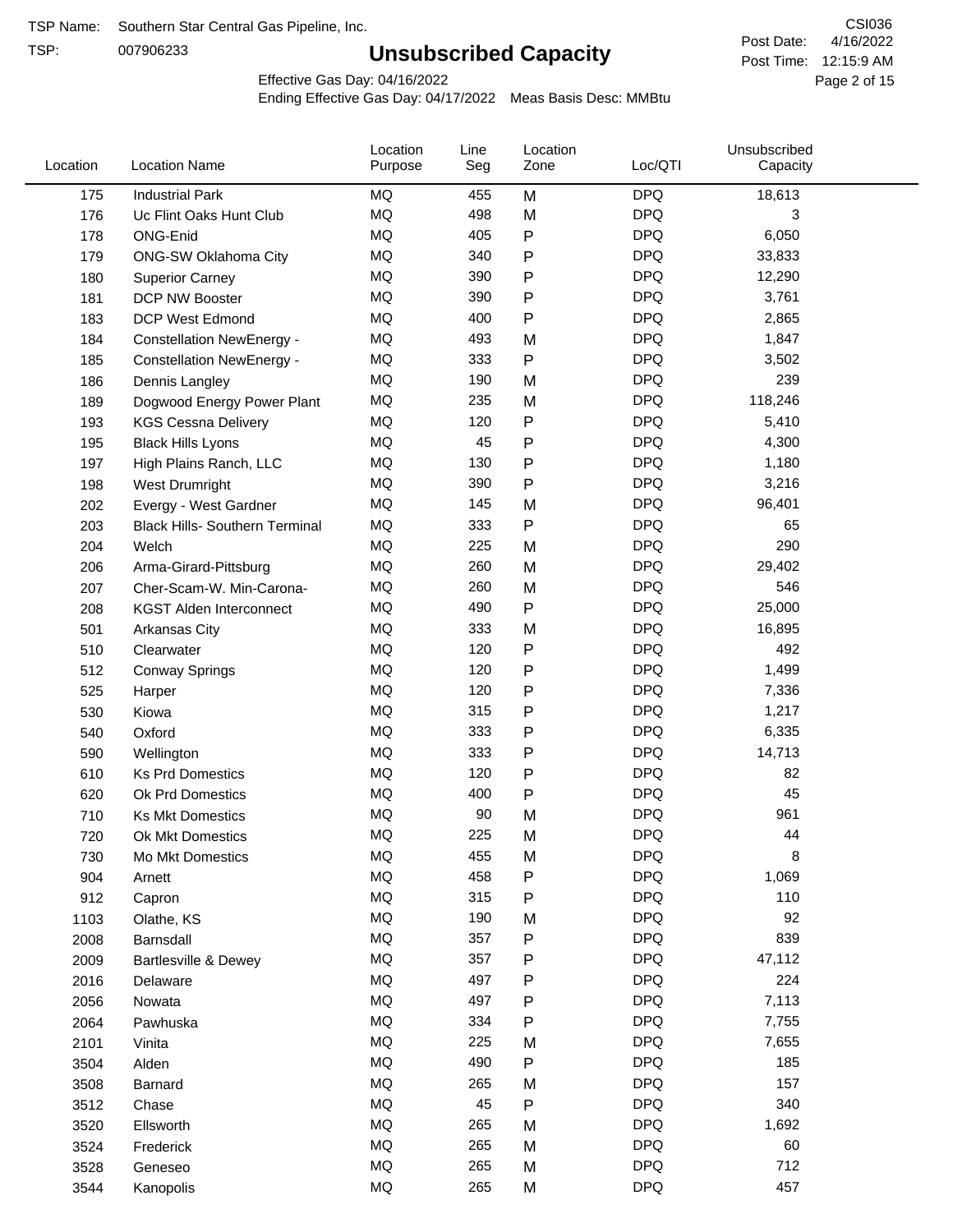TSP: 

# **Unsubscribed Capacity**

4/16/2022 Page 3 of 15 Post Time: 12:15:9 AM CSI036 Post Date:

Effective Gas Day: 04/16/2022

| Location | <b>Location Name</b>      | Location<br>Purpose | Line<br>Seg | Location<br>Zone | Loc/QTI    | Unsubscribed<br>Capacity |  |
|----------|---------------------------|---------------------|-------------|------------------|------------|--------------------------|--|
| 3548     | Lincoln                   | MQ                  | 265         | M                | <b>DPQ</b> | 4,528                    |  |
| 3551     | Lucas                     | $\sf{MQ}$           | 265         | M                | <b>DPQ</b> | 711                      |  |
| 3553     | Luray                     | MQ                  | 265         | M                | <b>DPQ</b> | 77                       |  |
| 3555     | Minneapolis               | <b>MQ</b>           | 265         | M                | <b>DPQ</b> | 1,424                    |  |
| 3572     | Raymond                   | <b>MQ</b>           | 490         | $\mathsf{P}$     | <b>DPQ</b> | 75                       |  |
| 3576     | Sylvan Grove              | MQ                  | 265         | M                | <b>DPQ</b> | 134                      |  |
| 3588     | Vesper                    | MQ                  | 265         | M                | <b>DPQ</b> | 42                       |  |
| 3608     | <b>Beloit</b>             | MQ                  | 265         | M                | <b>DPQ</b> | 12,605                   |  |
| 3610     | <b>Burr Oak</b>           | MQ                  | 265         | M                | <b>DPQ</b> | 168                      |  |
| 3612     | Cawker City               | MQ                  | 265         | M                | <b>DPQ</b> | 625                      |  |
| 3616     | Downs                     | MQ                  | 265         | M                | <b>DPQ</b> | 382                      |  |
| 3620     | Esbon                     | MQ                  | 265         | M                | <b>DPQ</b> | 63                       |  |
| 3624     | Formosa                   | MQ                  | 265         | M                | <b>DPQ</b> | 120                      |  |
| 3628     | Glen Elder                | <b>MQ</b>           | 265         | M                | <b>DPQ</b> | 125                      |  |
| 3640     | Jewell                    | MQ                  | 265         | M                | <b>DPQ</b> | 66                       |  |
| 3648     | Lebanon                   | MQ                  | 265         | M                | <b>DPQ</b> | 178                      |  |
| 3652     | Mankato                   | MQ                  | 265         | M                | <b>DPQ</b> | 1,807                    |  |
| 3654     | Montrose                  | MQ                  | 265         | M                | <b>DPQ</b> | 192                      |  |
| 3660     | Osborne                   | MQ                  | 265         | M                | <b>DPQ</b> | 4,776                    |  |
| 3676     | Smith Center              | MQ                  | 265         | M                | <b>DPQ</b> | 1,401                    |  |
| 4812     | Carthage, Jasper, & Lamar | MQ                  | 450         | M                | <b>DPQ</b> | 5,570                    |  |
| 5002     | East Liberty Receipt      | M <sub>2</sub>      | 260         | M                | <b>RPQ</b> | 42,602                   |  |
| 6565     | Murray Gil Plant          | MQ                  | 120         | $\mathsf{P}$     | <b>DPQ</b> | 166,038                  |  |
| 6704     | Atlanta                   | MQ                  | 333         | M                | <b>DPQ</b> | 107                      |  |
| 6706     | Augusta & Leon            | MQ                  | 295         | ${\sf P}$        | <b>DPQ</b> | 46,347                   |  |
| 6712     | Benton                    | MQ                  | 300         | M                | <b>DPQ</b> | 22                       |  |
| 6714     | <b>Burden</b>             | MQ                  | 333         | M                | <b>DPQ</b> | 137                      |  |
| 6716     | Cambridge                 | MQ                  | 333         | M                | <b>DPQ</b> | 83                       |  |
| 6720     | Dexter                    | MQ                  | 333         | M                | <b>DPQ</b> | 128                      |  |
| 6722     | Douglas                   | $\sf{MQ}$           | 295         | P                | <b>DPQ</b> | 4,069                    |  |
| 6724     | El Dorado                 | <b>MQ</b>           | 300         | M                | <b>DPQ</b> | 14,336                   |  |
| 6764     | Potwin                    | $\sf{MQ}$           | 300         | M                | <b>DPQ</b> | 125                      |  |
| 6780     | Towanda                   | MQ                  | 300         | M                | <b>DPQ</b> | 6                        |  |
| 6828     | Grenola                   | MQ                  | 333         | M                | <b>DPQ</b> | 127                      |  |
| 6852     | Madison                   | MQ                  | 140         | M                | <b>DPQ</b> | 379                      |  |
| 6860     | Olpe                      | MQ                  | 140         | M                | <b>DPQ</b> | 129                      |  |
| 7158     | <b>OFS Maysville</b>      | M <sub>2</sub>      | 385         | ${\sf P}$        | <b>RPQ</b> | 2,486                    |  |
| 9012     | Circleville               | MQ                  | 90          | M                | <b>DPQ</b> | 133                      |  |
| 9020     | Everest                   | $\sf{MQ}$           | 90          | M                | <b>DPQ</b> | 167                      |  |
| 9024     | Fairview                  | MQ                  | 90          | M                | <b>DPQ</b> | 171                      |  |
| 9026     | <b>Falls City</b>         | MQ                  | 90          | M                | <b>DPQ</b> | 12,490                   |  |
| 9032     | Hamlin                    | MQ                  | 90          | M                | <b>DPQ</b> | 50                       |  |
| 9034     | Hiawatha                  | MQ                  | 90          | M                | <b>DPQ</b> | 2,895                    |  |
| 9036     | Holton                    | MQ                  | 90          | M                | <b>DPQ</b> | 4,675                    |  |
| 9038     | Horton                    | MQ                  | 90          | M                | <b>DPQ</b> | 1,821                    |  |
| 9040     | Huron                     | MQ                  | 90          | M                | <b>DPQ</b> | 30                       |  |
| 9042     | Highland & Robinson       | MQ                  | 90          | M                | <b>DPQ</b> | 844                      |  |
| 9052     | Morrill                   | $\sf{MQ}$           | 90          | M                | <b>DPQ</b> | 228                      |  |
| 9054     | Muscotah                  | $\sf{MQ}$           | 90          | M                | <b>DPQ</b> | 612                      |  |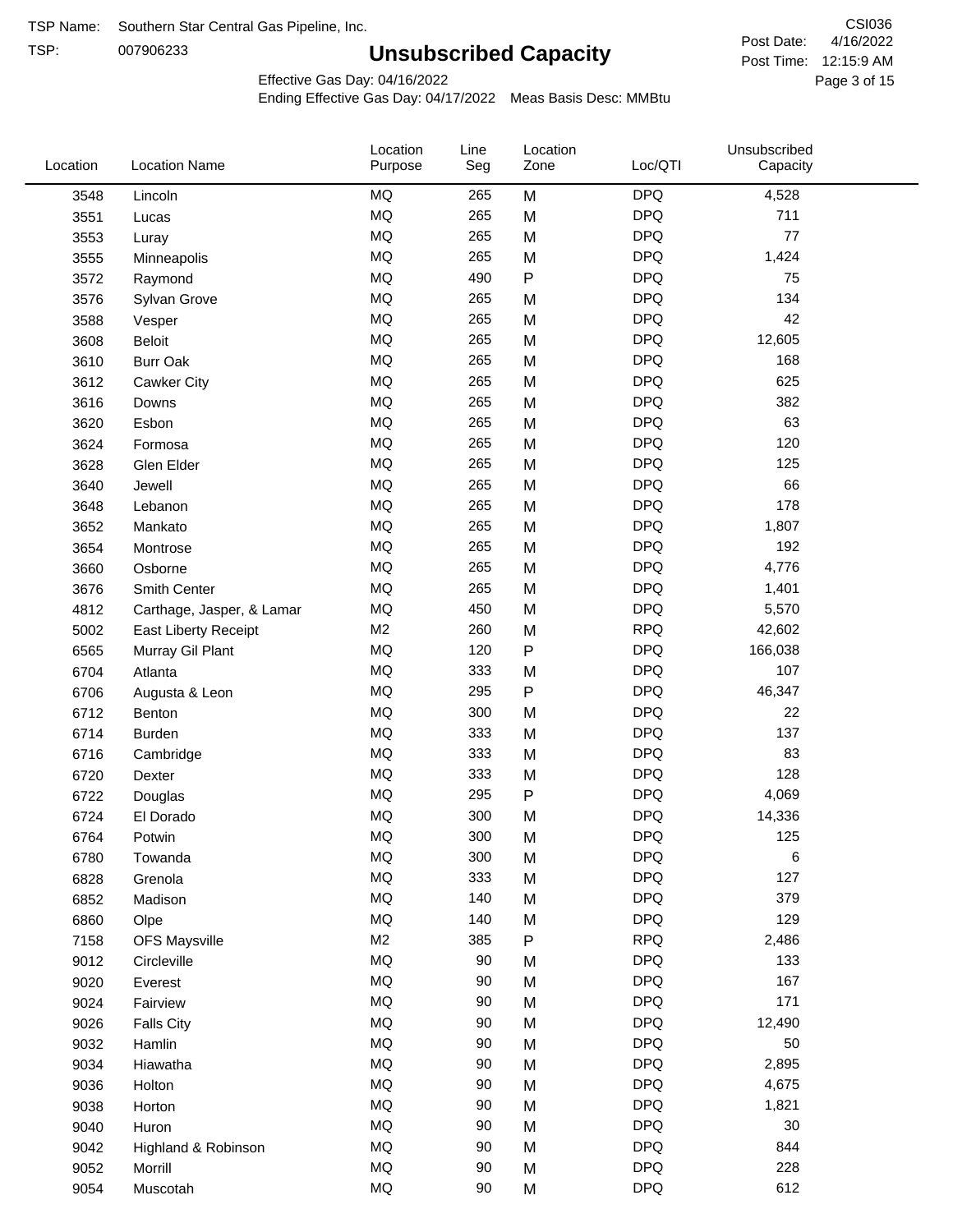TSP:

# **Unsubscribed Capacity**

4/16/2022 Page 4 of 15 Post Time: 12:15:9 AM CSI036 Post Date:

Effective Gas Day: 04/16/2022

| Location | <b>Location Name</b>            | Location<br>Purpose | Line<br>Seg | Location<br>Zone | Loc/QTI    | Unsubscribed<br>Capacity |  |
|----------|---------------------------------|---------------------|-------------|------------------|------------|--------------------------|--|
| 9057     | Netawaka                        | <b>MQ</b>           | 90          | M                | <b>DPQ</b> | 48                       |  |
| 9059     | Nortonville & Winchester        | MQ                  | 180         | M                | <b>DPQ</b> | 12                       |  |
| 9064     | Oskaloosa                       | MQ                  | 180         | M                | <b>DPQ</b> | 177                      |  |
| 9066     | Ozawkie                         | <b>MQ</b>           | 180         | M                | <b>DPQ</b> | 231                      |  |
| 9075     | Reserve                         | <b>MQ</b>           | 90          | M                | <b>DPQ</b> | 72                       |  |
| 9079     | Sabetha                         | <b>MQ</b>           | 90          | M                | <b>DPQ</b> | 11,276                   |  |
| 9091     | <b>Valley Falls</b>             | MQ                  | 180         | M                | <b>DPQ</b> | 1,271                    |  |
| 9093     | Wathena, Elwood & Troy          | MQ                  | 250         | M                | <b>DPQ</b> | 6,996                    |  |
| 9095     | Whiting                         | MQ                  | 90          | M                | <b>DPQ</b> | 40                       |  |
| 9097     | Willis                          | <b>MQ</b>           | 90          | M                | <b>DPQ</b> | 208                      |  |
| 9657     | South Glavin, KS TB             | <b>MQ</b>           | 145         | M                | <b>DPQ</b> | 36,000                   |  |
| 9835     | Hutchinson                      | MQ                  | 490         | P                | <b>DPQ</b> | 279                      |  |
| 10731    | Chelin Pld                      | M <sub>2</sub>      | 315         | P                | <b>RPQ</b> | 12,086                   |  |
| 10847    | Olathe, KS East TB              | <b>MQ</b>           | 145         | M                | <b>DPQ</b> | 1,000                    |  |
| 10997    | EGT Jane - Receipt              | M <sub>2</sub>      | 423         | M                | <b>RPQ</b> | 146,982                  |  |
| 11138    | Anr Brown Emergency             | M <sub>2</sub>      | 90          | M                | <b>RPQ</b> | 23,860                   |  |
| 11377    | Transwestern Canadian - Rec.    | M <sub>2</sub>      | 458         | P                | <b>RPQ</b> | 56,705                   |  |
| 11435    | <b>OkTex Marsh Interconnect</b> | M <sub>2</sub>      | 458         | Ρ                | <b>RPQ</b> | 47,447                   |  |
| 11704    | Alba-Purcell-Neck City          | <b>MQ</b>           | 450         | M                | <b>DPQ</b> | 77                       |  |
| 11709    | Carl Junction                   | <b>MQ</b>           | 260         | M                | <b>DPQ</b> | 3,766                    |  |
| 11712    | Carterville                     | MQ                  | 450         | M                | <b>DPQ</b> | 6,134                    |  |
| 11716    | Duenweg                         | MQ                  | 450         | M                | <b>DPQ</b> | 1,984                    |  |
| 11740    | Joplin-Galloway                 | <b>MQ</b>           | 450         | M                | <b>DPQ</b> | 44,900                   |  |
| 11772    | <b>Reddings Mill</b>            | <b>MQ</b>           | 225         | M                | <b>DPQ</b> | 370                      |  |
| 11776    | Saginaw                         | <b>MQ</b>           | 450         | M                | <b>DPQ</b> | 82                       |  |
| 11778    | Smithfield                      | MQ                  | 260         | M                | <b>DPQ</b> | 50                       |  |
| 11779    | <b>Stones Corner</b>            | <b>MQ</b>           | 450         | M                | <b>DPQ</b> | 67                       |  |
| 11792    | Webb City                       | <b>MQ</b>           | 450         | M                | <b>DPQ</b> | 3,052                    |  |
| 12723    | DCP - Kingfisher                | M <sub>2</sub>      | 400         | P                | <b>RPQ</b> | 12,876                   |  |
| 12782    | Herndon Pld                     | M <sub>2</sub>      | 333         | M                | <b>RPQ</b> | 2,822                    |  |
| 13011    | <b>OGT Mutual</b>               | M <sub>2</sub>      | 458         | P                | <b>RPQ</b> | 102,797                  |  |
| 13144    | Own Resources - Waverly         | M <sub>2</sub>      | 490         | P                | <b>RPQ</b> | 29,475                   |  |
| 13194    | <b>Superior Carney Plant</b>    | M <sub>2</sub>      | 390         | Ρ                | <b>RPQ</b> | 36,616                   |  |
| 13565    | St. Francis                     | M <sub>2</sub>      | 490         | Ρ                | <b>RPQ</b> | 17,798                   |  |
| 13604    | Olathe, KS Naval Base TB        | MQ                  | 190         | M                | <b>DPQ</b> | 4,000                    |  |
| 13644    | Kansas City, Kansas             | MQ                  | 115         | M                | <b>DPQ</b> | 170,108                  |  |
| 13735    | State Line Pld                  | M <sub>2</sub>      | 490         | Ρ                | <b>RPQ</b> | 15,750                   |  |
| 13745    | Kansas City, MO                 | MQ                  | 195         | M                | <b>DPQ</b> | 165,756                  |  |
| 13746    | Grain Valley & Lake Lotawana    | MQ                  | 235         | M                | <b>DPQ</b> | 193,050                  |  |
| 13747    | Kentucky Avenue                 | MQ                  | 235         | M                | <b>DPQ</b> | 60,000                   |  |
| 13748    | 47th & 71st & Stateline         | MQ                  | 115         | M                | <b>DPQ</b> | 267,453                  |  |
| 13906    | Bonny Reservoir Pld             | M <sub>2</sub>      | 490         | Ρ                | <b>RPQ</b> | 44,606                   |  |
| 14027    | Mullendore Pld                  | M <sub>2</sub>      | 335         | Ρ                | <b>RPQ</b> | 6,646                    |  |
| 14155    | Chase County Pld                | M <sub>2</sub>      | 140         | M                | <b>RPQ</b> | 3,841                    |  |
| 14377    | DCP Mustang Plt                 | M <sub>2</sub>      | 340         | Ρ                | <b>RPQ</b> | 11,744                   |  |
| 14391    | <b>REP - North Williams</b>     | M <sub>2</sub>      | 495         | M                | <b>RPQ</b> | 32,434                   |  |
| 14513    | Cimarron Pipeline               | M <sub>2</sub>      | 315         | Ρ                | <b>RPQ</b> | 9,761                    |  |
| 14872    | Own Resources - Wray            | M <sub>2</sub>      | 490         | Ρ                | <b>RPQ</b> | 16,513                   |  |
| 14965    | CIG Riner                       | M <sub>2</sub>      | 490         | Ρ                | <b>RPQ</b> | 51,538                   |  |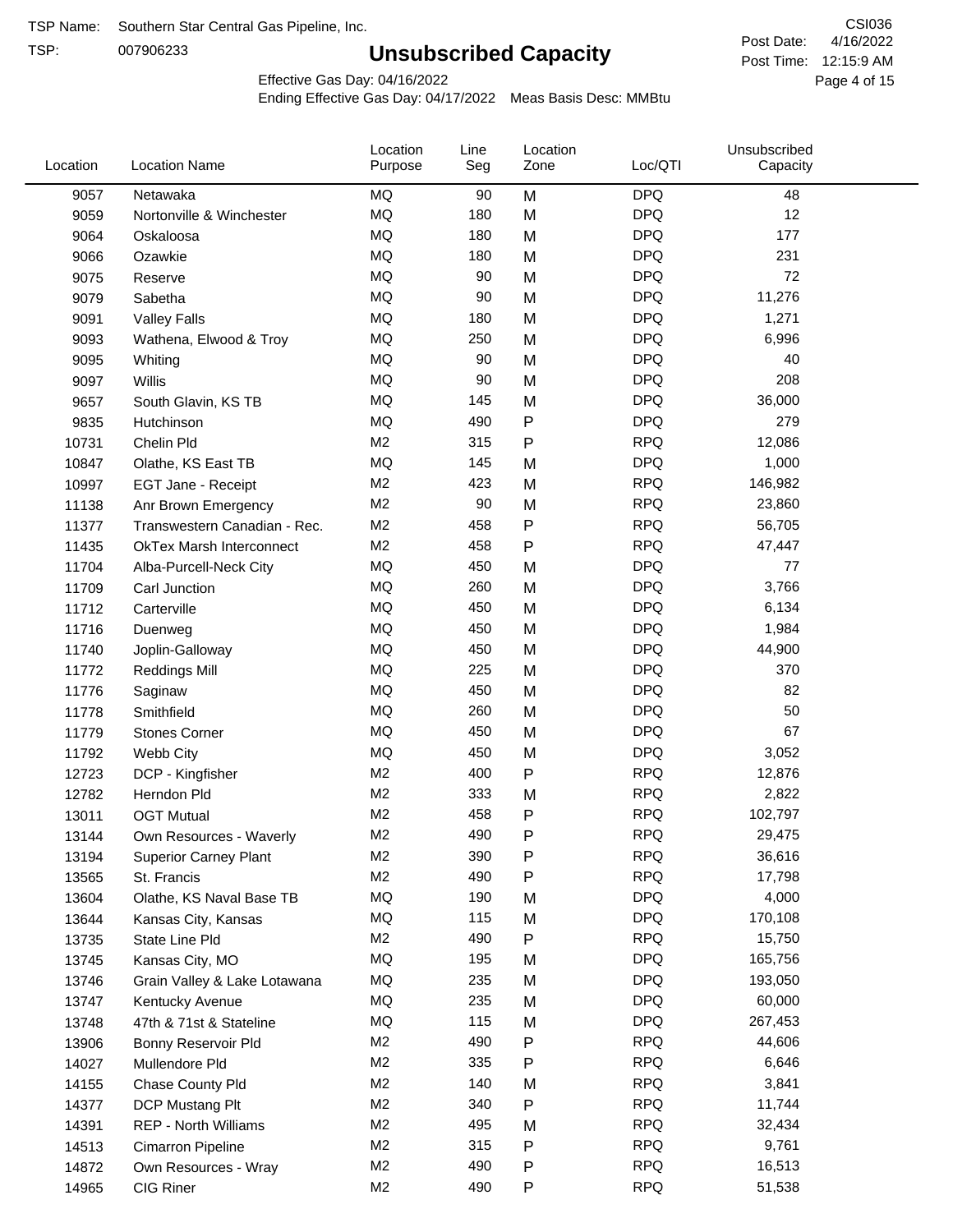TSP:

# **Unsubscribed Capacity**

4/16/2022 Page 5 of 15 Post Time: 12:15:9 AM CSI036 Post Date:

Effective Gas Day: 04/16/2022

| ${\sf P}$<br><b>RPQ</b><br>M <sub>2</sub><br>130<br>56,934<br>14971<br><b>KGST Ark River</b><br>M <sub>2</sub><br>400<br>P<br><b>RPQ</b><br>46,050<br>15011<br><b>EOIT Noble</b><br><b>MQ</b><br><b>DPQ</b><br>235<br>M<br>26<br>15012<br>Cleveland Mo<br><b>MQ</b><br><b>DPQ</b><br>235<br>830<br>15020<br>M<br>East Lynne & Garden City<br><b>MQ</b><br><b>DPQ</b><br>76<br>235<br>M<br>15024<br>Freeman<br><b>MQ</b><br><b>DPQ</b><br>235<br>4,017<br>M<br>15032<br>Holden<br>MQ<br><b>DPQ</b><br>41<br>235<br>M<br>15044<br>Kingsville<br><b>MQ</b><br>288<br>235<br><b>DPQ</b><br>M<br>15050<br>Lone Jack<br><b>MQ</b><br><b>DPQ</b><br>235<br>15064<br>Peculiar<br>M<br>2,265<br><b>MQ</b><br><b>DPQ</b><br>235<br>M<br>4,776<br>15066<br>Pleasant Hill<br>M <sub>2</sub><br>335<br>${\sf P}$<br><b>RPQ</b><br>2,730<br>15117<br>Hulah<br>M <sub>2</sub><br>P<br><b>RPQ</b><br>385<br>91,338<br><b>EOIT McClain</b><br>15142<br>MQ<br>250<br><b>DPQ</b><br>1,372<br>15216<br>Dearborn MO<br>M<br>M <sub>2</sub><br>${\sf P}$<br><b>RPQ</b><br>340<br>23,446<br>15223<br>Nimrod<br>M <sub>2</sub><br>P<br><b>RPQ</b><br>49,874<br>Questar Skull Creek<br>490<br>15236<br>M <sub>2</sub><br>$\mathsf{P}$<br><b>RPQ</b><br>DCP - Cimarron Plant<br>458<br>117,425<br>15253<br><b>MQ</b><br><b>DPQ</b><br>250<br>92<br>15256<br>New Market & Trimble<br>M<br>M <sub>2</sub><br><b>RPQ</b><br>315<br>P<br>81,012<br><b>CIG Floris</b><br>15266<br>M <sub>2</sub><br><b>RPQ</b><br>458<br>${\sf P}$<br>48,284<br>15300<br><b>OFS</b> Stateline<br>M <sub>2</sub><br>490<br>P<br><b>RPQ</b><br>13,960<br>15343<br>St. Francis Pld<br>M <sub>2</sub><br>315<br>P<br><b>RPQ</b><br>Golden Gas Pld<br>25,274<br>15405<br><b>RPQ</b><br>M <sub>2</sub><br>385<br>P<br>53,846<br>15430<br>Velma Gas Plant<br>M <sub>2</sub><br><b>RPQ</b><br>130<br>${\sf P}$<br>185,442<br>15433<br>Scout - Satanta<br>M <sub>2</sub><br>P<br><b>RPQ</b><br>385<br>2,182<br>15857<br>DCP - Sholem<br><b>RPQ</b><br>M <sub>2</sub><br>333<br>3,084<br>M<br>15907<br>Cowley Gas Systems, LLC<br><b>DPQ</b><br>MQ<br>145<br>24,000<br>M<br>16013<br>South Olathe TB<br><b>RPQ</b><br>M <sub>2</sub><br>130<br>P<br>125,886<br>16289<br>Scout - Jayhawk<br><b>RPQ</b><br>M <sub>2</sub><br>490<br>${\sf P}$<br>223,278<br>16294<br>Wamsutter - Echo Springs<br>${\sf P}$<br>M <sub>2</sub><br>315<br><b>RPQ</b><br>225,257<br>16376<br>Salt Plains Storage<br>M <sub>2</sub><br>${\sf P}$<br><b>RPQ</b><br>86,510<br>315<br>16453<br><b>ETC Texas Pipeline Beaver</b><br>M <sub>2</sub><br>P<br><b>RPQ</b><br>497<br>4,818<br>16478<br>Envirotek Fuel Systems Inc<br>MQ<br>225<br><b>DPQ</b><br>16508<br>81<br>M<br><b>Blue Jacket</b><br><b>DPQ</b><br>6,869<br>ΜQ<br>225<br>M<br>16516<br>Commerce<br>MQ<br>219<br>225<br><b>DPQ</b><br>M<br>16532<br>Hockerville<br>M <sub>2</sub><br>225<br><b>RPQ</b><br>29,362<br>M<br>16534<br>Quapaw<br>MQ<br>225<br><b>DPQ</b><br>28,664<br>16552<br>M<br>Miami<br>M <sub>2</sub><br>${\sf P}$<br><b>RPQ</b><br>490<br>108,219<br>16562<br>Republican<br>MQ<br><b>DPQ</b><br>342<br>225<br>16568<br>M<br>Quapaw<br>M <sub>2</sub><br><b>RPQ</b><br>17,625<br>225<br>M<br>16582<br>EnergyVest - W Lenapah<br><b>RPQ</b><br>M <sub>2</sub><br>497<br>P<br>6,060<br>16583<br>Cranor Tap<br>M <sub>2</sub><br>458<br><b>RPQ</b><br>54,887<br>16584<br>Oneok Westex Hemphill<br>P<br>M <sub>2</sub><br>235<br><b>RPQ</b><br>M<br>15,186<br>16592<br><b>TIGT Sugar Creek</b><br>M <sub>2</sub><br>190<br><b>RPQ</b><br>113,678<br>16593<br><b>TIGT Glavin</b><br>M<br>M <sub>2</sub><br>357<br>P<br><b>RPQ</b><br>10,303<br>16604<br>Osage Hills<br>M <sub>2</sub><br>458<br><b>RPQ</b><br>39,194<br>P<br>16620<br>ETC Texas Pipeline Canadian<br><b>RPQ</b><br>M <sub>2</sub><br>458<br>P<br>61,340<br>16621<br><b>ETC Texas Pipeline Hemphill</b><br>M <sub>2</sub><br>117<br><b>RPQ</b><br>13,610<br>16667<br>ECQ Pipeline - Powell<br>M<br>M <sub>2</sub><br>385<br><b>RPQ</b><br>P<br>5,174<br>16679<br>Fox Plant<br>M2<br><b>RPQ</b><br>495<br>4,505<br>16746<br>Roxanna<br>M | Location | <b>Location Name</b> | Location<br>Purpose | Line<br>Seg | Location<br>Zone | Loc/QTI | Unsubscribed<br>Capacity |  |
|-----------------------------------------------------------------------------------------------------------------------------------------------------------------------------------------------------------------------------------------------------------------------------------------------------------------------------------------------------------------------------------------------------------------------------------------------------------------------------------------------------------------------------------------------------------------------------------------------------------------------------------------------------------------------------------------------------------------------------------------------------------------------------------------------------------------------------------------------------------------------------------------------------------------------------------------------------------------------------------------------------------------------------------------------------------------------------------------------------------------------------------------------------------------------------------------------------------------------------------------------------------------------------------------------------------------------------------------------------------------------------------------------------------------------------------------------------------------------------------------------------------------------------------------------------------------------------------------------------------------------------------------------------------------------------------------------------------------------------------------------------------------------------------------------------------------------------------------------------------------------------------------------------------------------------------------------------------------------------------------------------------------------------------------------------------------------------------------------------------------------------------------------------------------------------------------------------------------------------------------------------------------------------------------------------------------------------------------------------------------------------------------------------------------------------------------------------------------------------------------------------------------------------------------------------------------------------------------------------------------------------------------------------------------------------------------------------------------------------------------------------------------------------------------------------------------------------------------------------------------------------------------------------------------------------------------------------------------------------------------------------------------------------------------------------------------------------------------------------------------------------------------------------------------------------------------------------------------------------------------------------------------------------------------------------------------------------------------------------------------------------------------------------------------------------------------------------------------------------------------------------------------------------------------------------------------------------------------------------------------------------------------------------------------------------------------------------------------------------------------------------------------------------------------------------------------------------------------------------------------------------------------------------------------------------------------------------------------------------------------------------------------------------------------------------------------------------------------------|----------|----------------------|---------------------|-------------|------------------|---------|--------------------------|--|
|                                                                                                                                                                                                                                                                                                                                                                                                                                                                                                                                                                                                                                                                                                                                                                                                                                                                                                                                                                                                                                                                                                                                                                                                                                                                                                                                                                                                                                                                                                                                                                                                                                                                                                                                                                                                                                                                                                                                                                                                                                                                                                                                                                                                                                                                                                                                                                                                                                                                                                                                                                                                                                                                                                                                                                                                                                                                                                                                                                                                                                                                                                                                                                                                                                                                                                                                                                                                                                                                                                                                                                                                                                                                                                                                                                                                                                                                                                                                                                                                                                                                                               |          |                      |                     |             |                  |         |                          |  |
|                                                                                                                                                                                                                                                                                                                                                                                                                                                                                                                                                                                                                                                                                                                                                                                                                                                                                                                                                                                                                                                                                                                                                                                                                                                                                                                                                                                                                                                                                                                                                                                                                                                                                                                                                                                                                                                                                                                                                                                                                                                                                                                                                                                                                                                                                                                                                                                                                                                                                                                                                                                                                                                                                                                                                                                                                                                                                                                                                                                                                                                                                                                                                                                                                                                                                                                                                                                                                                                                                                                                                                                                                                                                                                                                                                                                                                                                                                                                                                                                                                                                                               |          |                      |                     |             |                  |         |                          |  |
|                                                                                                                                                                                                                                                                                                                                                                                                                                                                                                                                                                                                                                                                                                                                                                                                                                                                                                                                                                                                                                                                                                                                                                                                                                                                                                                                                                                                                                                                                                                                                                                                                                                                                                                                                                                                                                                                                                                                                                                                                                                                                                                                                                                                                                                                                                                                                                                                                                                                                                                                                                                                                                                                                                                                                                                                                                                                                                                                                                                                                                                                                                                                                                                                                                                                                                                                                                                                                                                                                                                                                                                                                                                                                                                                                                                                                                                                                                                                                                                                                                                                                               |          |                      |                     |             |                  |         |                          |  |
|                                                                                                                                                                                                                                                                                                                                                                                                                                                                                                                                                                                                                                                                                                                                                                                                                                                                                                                                                                                                                                                                                                                                                                                                                                                                                                                                                                                                                                                                                                                                                                                                                                                                                                                                                                                                                                                                                                                                                                                                                                                                                                                                                                                                                                                                                                                                                                                                                                                                                                                                                                                                                                                                                                                                                                                                                                                                                                                                                                                                                                                                                                                                                                                                                                                                                                                                                                                                                                                                                                                                                                                                                                                                                                                                                                                                                                                                                                                                                                                                                                                                                               |          |                      |                     |             |                  |         |                          |  |
|                                                                                                                                                                                                                                                                                                                                                                                                                                                                                                                                                                                                                                                                                                                                                                                                                                                                                                                                                                                                                                                                                                                                                                                                                                                                                                                                                                                                                                                                                                                                                                                                                                                                                                                                                                                                                                                                                                                                                                                                                                                                                                                                                                                                                                                                                                                                                                                                                                                                                                                                                                                                                                                                                                                                                                                                                                                                                                                                                                                                                                                                                                                                                                                                                                                                                                                                                                                                                                                                                                                                                                                                                                                                                                                                                                                                                                                                                                                                                                                                                                                                                               |          |                      |                     |             |                  |         |                          |  |
|                                                                                                                                                                                                                                                                                                                                                                                                                                                                                                                                                                                                                                                                                                                                                                                                                                                                                                                                                                                                                                                                                                                                                                                                                                                                                                                                                                                                                                                                                                                                                                                                                                                                                                                                                                                                                                                                                                                                                                                                                                                                                                                                                                                                                                                                                                                                                                                                                                                                                                                                                                                                                                                                                                                                                                                                                                                                                                                                                                                                                                                                                                                                                                                                                                                                                                                                                                                                                                                                                                                                                                                                                                                                                                                                                                                                                                                                                                                                                                                                                                                                                               |          |                      |                     |             |                  |         |                          |  |
|                                                                                                                                                                                                                                                                                                                                                                                                                                                                                                                                                                                                                                                                                                                                                                                                                                                                                                                                                                                                                                                                                                                                                                                                                                                                                                                                                                                                                                                                                                                                                                                                                                                                                                                                                                                                                                                                                                                                                                                                                                                                                                                                                                                                                                                                                                                                                                                                                                                                                                                                                                                                                                                                                                                                                                                                                                                                                                                                                                                                                                                                                                                                                                                                                                                                                                                                                                                                                                                                                                                                                                                                                                                                                                                                                                                                                                                                                                                                                                                                                                                                                               |          |                      |                     |             |                  |         |                          |  |
|                                                                                                                                                                                                                                                                                                                                                                                                                                                                                                                                                                                                                                                                                                                                                                                                                                                                                                                                                                                                                                                                                                                                                                                                                                                                                                                                                                                                                                                                                                                                                                                                                                                                                                                                                                                                                                                                                                                                                                                                                                                                                                                                                                                                                                                                                                                                                                                                                                                                                                                                                                                                                                                                                                                                                                                                                                                                                                                                                                                                                                                                                                                                                                                                                                                                                                                                                                                                                                                                                                                                                                                                                                                                                                                                                                                                                                                                                                                                                                                                                                                                                               |          |                      |                     |             |                  |         |                          |  |
|                                                                                                                                                                                                                                                                                                                                                                                                                                                                                                                                                                                                                                                                                                                                                                                                                                                                                                                                                                                                                                                                                                                                                                                                                                                                                                                                                                                                                                                                                                                                                                                                                                                                                                                                                                                                                                                                                                                                                                                                                                                                                                                                                                                                                                                                                                                                                                                                                                                                                                                                                                                                                                                                                                                                                                                                                                                                                                                                                                                                                                                                                                                                                                                                                                                                                                                                                                                                                                                                                                                                                                                                                                                                                                                                                                                                                                                                                                                                                                                                                                                                                               |          |                      |                     |             |                  |         |                          |  |
|                                                                                                                                                                                                                                                                                                                                                                                                                                                                                                                                                                                                                                                                                                                                                                                                                                                                                                                                                                                                                                                                                                                                                                                                                                                                                                                                                                                                                                                                                                                                                                                                                                                                                                                                                                                                                                                                                                                                                                                                                                                                                                                                                                                                                                                                                                                                                                                                                                                                                                                                                                                                                                                                                                                                                                                                                                                                                                                                                                                                                                                                                                                                                                                                                                                                                                                                                                                                                                                                                                                                                                                                                                                                                                                                                                                                                                                                                                                                                                                                                                                                                               |          |                      |                     |             |                  |         |                          |  |
|                                                                                                                                                                                                                                                                                                                                                                                                                                                                                                                                                                                                                                                                                                                                                                                                                                                                                                                                                                                                                                                                                                                                                                                                                                                                                                                                                                                                                                                                                                                                                                                                                                                                                                                                                                                                                                                                                                                                                                                                                                                                                                                                                                                                                                                                                                                                                                                                                                                                                                                                                                                                                                                                                                                                                                                                                                                                                                                                                                                                                                                                                                                                                                                                                                                                                                                                                                                                                                                                                                                                                                                                                                                                                                                                                                                                                                                                                                                                                                                                                                                                                               |          |                      |                     |             |                  |         |                          |  |
|                                                                                                                                                                                                                                                                                                                                                                                                                                                                                                                                                                                                                                                                                                                                                                                                                                                                                                                                                                                                                                                                                                                                                                                                                                                                                                                                                                                                                                                                                                                                                                                                                                                                                                                                                                                                                                                                                                                                                                                                                                                                                                                                                                                                                                                                                                                                                                                                                                                                                                                                                                                                                                                                                                                                                                                                                                                                                                                                                                                                                                                                                                                                                                                                                                                                                                                                                                                                                                                                                                                                                                                                                                                                                                                                                                                                                                                                                                                                                                                                                                                                                               |          |                      |                     |             |                  |         |                          |  |
|                                                                                                                                                                                                                                                                                                                                                                                                                                                                                                                                                                                                                                                                                                                                                                                                                                                                                                                                                                                                                                                                                                                                                                                                                                                                                                                                                                                                                                                                                                                                                                                                                                                                                                                                                                                                                                                                                                                                                                                                                                                                                                                                                                                                                                                                                                                                                                                                                                                                                                                                                                                                                                                                                                                                                                                                                                                                                                                                                                                                                                                                                                                                                                                                                                                                                                                                                                                                                                                                                                                                                                                                                                                                                                                                                                                                                                                                                                                                                                                                                                                                                               |          |                      |                     |             |                  |         |                          |  |
|                                                                                                                                                                                                                                                                                                                                                                                                                                                                                                                                                                                                                                                                                                                                                                                                                                                                                                                                                                                                                                                                                                                                                                                                                                                                                                                                                                                                                                                                                                                                                                                                                                                                                                                                                                                                                                                                                                                                                                                                                                                                                                                                                                                                                                                                                                                                                                                                                                                                                                                                                                                                                                                                                                                                                                                                                                                                                                                                                                                                                                                                                                                                                                                                                                                                                                                                                                                                                                                                                                                                                                                                                                                                                                                                                                                                                                                                                                                                                                                                                                                                                               |          |                      |                     |             |                  |         |                          |  |
|                                                                                                                                                                                                                                                                                                                                                                                                                                                                                                                                                                                                                                                                                                                                                                                                                                                                                                                                                                                                                                                                                                                                                                                                                                                                                                                                                                                                                                                                                                                                                                                                                                                                                                                                                                                                                                                                                                                                                                                                                                                                                                                                                                                                                                                                                                                                                                                                                                                                                                                                                                                                                                                                                                                                                                                                                                                                                                                                                                                                                                                                                                                                                                                                                                                                                                                                                                                                                                                                                                                                                                                                                                                                                                                                                                                                                                                                                                                                                                                                                                                                                               |          |                      |                     |             |                  |         |                          |  |
|                                                                                                                                                                                                                                                                                                                                                                                                                                                                                                                                                                                                                                                                                                                                                                                                                                                                                                                                                                                                                                                                                                                                                                                                                                                                                                                                                                                                                                                                                                                                                                                                                                                                                                                                                                                                                                                                                                                                                                                                                                                                                                                                                                                                                                                                                                                                                                                                                                                                                                                                                                                                                                                                                                                                                                                                                                                                                                                                                                                                                                                                                                                                                                                                                                                                                                                                                                                                                                                                                                                                                                                                                                                                                                                                                                                                                                                                                                                                                                                                                                                                                               |          |                      |                     |             |                  |         |                          |  |
|                                                                                                                                                                                                                                                                                                                                                                                                                                                                                                                                                                                                                                                                                                                                                                                                                                                                                                                                                                                                                                                                                                                                                                                                                                                                                                                                                                                                                                                                                                                                                                                                                                                                                                                                                                                                                                                                                                                                                                                                                                                                                                                                                                                                                                                                                                                                                                                                                                                                                                                                                                                                                                                                                                                                                                                                                                                                                                                                                                                                                                                                                                                                                                                                                                                                                                                                                                                                                                                                                                                                                                                                                                                                                                                                                                                                                                                                                                                                                                                                                                                                                               |          |                      |                     |             |                  |         |                          |  |
|                                                                                                                                                                                                                                                                                                                                                                                                                                                                                                                                                                                                                                                                                                                                                                                                                                                                                                                                                                                                                                                                                                                                                                                                                                                                                                                                                                                                                                                                                                                                                                                                                                                                                                                                                                                                                                                                                                                                                                                                                                                                                                                                                                                                                                                                                                                                                                                                                                                                                                                                                                                                                                                                                                                                                                                                                                                                                                                                                                                                                                                                                                                                                                                                                                                                                                                                                                                                                                                                                                                                                                                                                                                                                                                                                                                                                                                                                                                                                                                                                                                                                               |          |                      |                     |             |                  |         |                          |  |
|                                                                                                                                                                                                                                                                                                                                                                                                                                                                                                                                                                                                                                                                                                                                                                                                                                                                                                                                                                                                                                                                                                                                                                                                                                                                                                                                                                                                                                                                                                                                                                                                                                                                                                                                                                                                                                                                                                                                                                                                                                                                                                                                                                                                                                                                                                                                                                                                                                                                                                                                                                                                                                                                                                                                                                                                                                                                                                                                                                                                                                                                                                                                                                                                                                                                                                                                                                                                                                                                                                                                                                                                                                                                                                                                                                                                                                                                                                                                                                                                                                                                                               |          |                      |                     |             |                  |         |                          |  |
|                                                                                                                                                                                                                                                                                                                                                                                                                                                                                                                                                                                                                                                                                                                                                                                                                                                                                                                                                                                                                                                                                                                                                                                                                                                                                                                                                                                                                                                                                                                                                                                                                                                                                                                                                                                                                                                                                                                                                                                                                                                                                                                                                                                                                                                                                                                                                                                                                                                                                                                                                                                                                                                                                                                                                                                                                                                                                                                                                                                                                                                                                                                                                                                                                                                                                                                                                                                                                                                                                                                                                                                                                                                                                                                                                                                                                                                                                                                                                                                                                                                                                               |          |                      |                     |             |                  |         |                          |  |
|                                                                                                                                                                                                                                                                                                                                                                                                                                                                                                                                                                                                                                                                                                                                                                                                                                                                                                                                                                                                                                                                                                                                                                                                                                                                                                                                                                                                                                                                                                                                                                                                                                                                                                                                                                                                                                                                                                                                                                                                                                                                                                                                                                                                                                                                                                                                                                                                                                                                                                                                                                                                                                                                                                                                                                                                                                                                                                                                                                                                                                                                                                                                                                                                                                                                                                                                                                                                                                                                                                                                                                                                                                                                                                                                                                                                                                                                                                                                                                                                                                                                                               |          |                      |                     |             |                  |         |                          |  |
|                                                                                                                                                                                                                                                                                                                                                                                                                                                                                                                                                                                                                                                                                                                                                                                                                                                                                                                                                                                                                                                                                                                                                                                                                                                                                                                                                                                                                                                                                                                                                                                                                                                                                                                                                                                                                                                                                                                                                                                                                                                                                                                                                                                                                                                                                                                                                                                                                                                                                                                                                                                                                                                                                                                                                                                                                                                                                                                                                                                                                                                                                                                                                                                                                                                                                                                                                                                                                                                                                                                                                                                                                                                                                                                                                                                                                                                                                                                                                                                                                                                                                               |          |                      |                     |             |                  |         |                          |  |
|                                                                                                                                                                                                                                                                                                                                                                                                                                                                                                                                                                                                                                                                                                                                                                                                                                                                                                                                                                                                                                                                                                                                                                                                                                                                                                                                                                                                                                                                                                                                                                                                                                                                                                                                                                                                                                                                                                                                                                                                                                                                                                                                                                                                                                                                                                                                                                                                                                                                                                                                                                                                                                                                                                                                                                                                                                                                                                                                                                                                                                                                                                                                                                                                                                                                                                                                                                                                                                                                                                                                                                                                                                                                                                                                                                                                                                                                                                                                                                                                                                                                                               |          |                      |                     |             |                  |         |                          |  |
|                                                                                                                                                                                                                                                                                                                                                                                                                                                                                                                                                                                                                                                                                                                                                                                                                                                                                                                                                                                                                                                                                                                                                                                                                                                                                                                                                                                                                                                                                                                                                                                                                                                                                                                                                                                                                                                                                                                                                                                                                                                                                                                                                                                                                                                                                                                                                                                                                                                                                                                                                                                                                                                                                                                                                                                                                                                                                                                                                                                                                                                                                                                                                                                                                                                                                                                                                                                                                                                                                                                                                                                                                                                                                                                                                                                                                                                                                                                                                                                                                                                                                               |          |                      |                     |             |                  |         |                          |  |
|                                                                                                                                                                                                                                                                                                                                                                                                                                                                                                                                                                                                                                                                                                                                                                                                                                                                                                                                                                                                                                                                                                                                                                                                                                                                                                                                                                                                                                                                                                                                                                                                                                                                                                                                                                                                                                                                                                                                                                                                                                                                                                                                                                                                                                                                                                                                                                                                                                                                                                                                                                                                                                                                                                                                                                                                                                                                                                                                                                                                                                                                                                                                                                                                                                                                                                                                                                                                                                                                                                                                                                                                                                                                                                                                                                                                                                                                                                                                                                                                                                                                                               |          |                      |                     |             |                  |         |                          |  |
|                                                                                                                                                                                                                                                                                                                                                                                                                                                                                                                                                                                                                                                                                                                                                                                                                                                                                                                                                                                                                                                                                                                                                                                                                                                                                                                                                                                                                                                                                                                                                                                                                                                                                                                                                                                                                                                                                                                                                                                                                                                                                                                                                                                                                                                                                                                                                                                                                                                                                                                                                                                                                                                                                                                                                                                                                                                                                                                                                                                                                                                                                                                                                                                                                                                                                                                                                                                                                                                                                                                                                                                                                                                                                                                                                                                                                                                                                                                                                                                                                                                                                               |          |                      |                     |             |                  |         |                          |  |
|                                                                                                                                                                                                                                                                                                                                                                                                                                                                                                                                                                                                                                                                                                                                                                                                                                                                                                                                                                                                                                                                                                                                                                                                                                                                                                                                                                                                                                                                                                                                                                                                                                                                                                                                                                                                                                                                                                                                                                                                                                                                                                                                                                                                                                                                                                                                                                                                                                                                                                                                                                                                                                                                                                                                                                                                                                                                                                                                                                                                                                                                                                                                                                                                                                                                                                                                                                                                                                                                                                                                                                                                                                                                                                                                                                                                                                                                                                                                                                                                                                                                                               |          |                      |                     |             |                  |         |                          |  |
|                                                                                                                                                                                                                                                                                                                                                                                                                                                                                                                                                                                                                                                                                                                                                                                                                                                                                                                                                                                                                                                                                                                                                                                                                                                                                                                                                                                                                                                                                                                                                                                                                                                                                                                                                                                                                                                                                                                                                                                                                                                                                                                                                                                                                                                                                                                                                                                                                                                                                                                                                                                                                                                                                                                                                                                                                                                                                                                                                                                                                                                                                                                                                                                                                                                                                                                                                                                                                                                                                                                                                                                                                                                                                                                                                                                                                                                                                                                                                                                                                                                                                               |          |                      |                     |             |                  |         |                          |  |
|                                                                                                                                                                                                                                                                                                                                                                                                                                                                                                                                                                                                                                                                                                                                                                                                                                                                                                                                                                                                                                                                                                                                                                                                                                                                                                                                                                                                                                                                                                                                                                                                                                                                                                                                                                                                                                                                                                                                                                                                                                                                                                                                                                                                                                                                                                                                                                                                                                                                                                                                                                                                                                                                                                                                                                                                                                                                                                                                                                                                                                                                                                                                                                                                                                                                                                                                                                                                                                                                                                                                                                                                                                                                                                                                                                                                                                                                                                                                                                                                                                                                                               |          |                      |                     |             |                  |         |                          |  |
|                                                                                                                                                                                                                                                                                                                                                                                                                                                                                                                                                                                                                                                                                                                                                                                                                                                                                                                                                                                                                                                                                                                                                                                                                                                                                                                                                                                                                                                                                                                                                                                                                                                                                                                                                                                                                                                                                                                                                                                                                                                                                                                                                                                                                                                                                                                                                                                                                                                                                                                                                                                                                                                                                                                                                                                                                                                                                                                                                                                                                                                                                                                                                                                                                                                                                                                                                                                                                                                                                                                                                                                                                                                                                                                                                                                                                                                                                                                                                                                                                                                                                               |          |                      |                     |             |                  |         |                          |  |
|                                                                                                                                                                                                                                                                                                                                                                                                                                                                                                                                                                                                                                                                                                                                                                                                                                                                                                                                                                                                                                                                                                                                                                                                                                                                                                                                                                                                                                                                                                                                                                                                                                                                                                                                                                                                                                                                                                                                                                                                                                                                                                                                                                                                                                                                                                                                                                                                                                                                                                                                                                                                                                                                                                                                                                                                                                                                                                                                                                                                                                                                                                                                                                                                                                                                                                                                                                                                                                                                                                                                                                                                                                                                                                                                                                                                                                                                                                                                                                                                                                                                                               |          |                      |                     |             |                  |         |                          |  |
|                                                                                                                                                                                                                                                                                                                                                                                                                                                                                                                                                                                                                                                                                                                                                                                                                                                                                                                                                                                                                                                                                                                                                                                                                                                                                                                                                                                                                                                                                                                                                                                                                                                                                                                                                                                                                                                                                                                                                                                                                                                                                                                                                                                                                                                                                                                                                                                                                                                                                                                                                                                                                                                                                                                                                                                                                                                                                                                                                                                                                                                                                                                                                                                                                                                                                                                                                                                                                                                                                                                                                                                                                                                                                                                                                                                                                                                                                                                                                                                                                                                                                               |          |                      |                     |             |                  |         |                          |  |
|                                                                                                                                                                                                                                                                                                                                                                                                                                                                                                                                                                                                                                                                                                                                                                                                                                                                                                                                                                                                                                                                                                                                                                                                                                                                                                                                                                                                                                                                                                                                                                                                                                                                                                                                                                                                                                                                                                                                                                                                                                                                                                                                                                                                                                                                                                                                                                                                                                                                                                                                                                                                                                                                                                                                                                                                                                                                                                                                                                                                                                                                                                                                                                                                                                                                                                                                                                                                                                                                                                                                                                                                                                                                                                                                                                                                                                                                                                                                                                                                                                                                                               |          |                      |                     |             |                  |         |                          |  |
|                                                                                                                                                                                                                                                                                                                                                                                                                                                                                                                                                                                                                                                                                                                                                                                                                                                                                                                                                                                                                                                                                                                                                                                                                                                                                                                                                                                                                                                                                                                                                                                                                                                                                                                                                                                                                                                                                                                                                                                                                                                                                                                                                                                                                                                                                                                                                                                                                                                                                                                                                                                                                                                                                                                                                                                                                                                                                                                                                                                                                                                                                                                                                                                                                                                                                                                                                                                                                                                                                                                                                                                                                                                                                                                                                                                                                                                                                                                                                                                                                                                                                               |          |                      |                     |             |                  |         |                          |  |
|                                                                                                                                                                                                                                                                                                                                                                                                                                                                                                                                                                                                                                                                                                                                                                                                                                                                                                                                                                                                                                                                                                                                                                                                                                                                                                                                                                                                                                                                                                                                                                                                                                                                                                                                                                                                                                                                                                                                                                                                                                                                                                                                                                                                                                                                                                                                                                                                                                                                                                                                                                                                                                                                                                                                                                                                                                                                                                                                                                                                                                                                                                                                                                                                                                                                                                                                                                                                                                                                                                                                                                                                                                                                                                                                                                                                                                                                                                                                                                                                                                                                                               |          |                      |                     |             |                  |         |                          |  |
|                                                                                                                                                                                                                                                                                                                                                                                                                                                                                                                                                                                                                                                                                                                                                                                                                                                                                                                                                                                                                                                                                                                                                                                                                                                                                                                                                                                                                                                                                                                                                                                                                                                                                                                                                                                                                                                                                                                                                                                                                                                                                                                                                                                                                                                                                                                                                                                                                                                                                                                                                                                                                                                                                                                                                                                                                                                                                                                                                                                                                                                                                                                                                                                                                                                                                                                                                                                                                                                                                                                                                                                                                                                                                                                                                                                                                                                                                                                                                                                                                                                                                               |          |                      |                     |             |                  |         |                          |  |
|                                                                                                                                                                                                                                                                                                                                                                                                                                                                                                                                                                                                                                                                                                                                                                                                                                                                                                                                                                                                                                                                                                                                                                                                                                                                                                                                                                                                                                                                                                                                                                                                                                                                                                                                                                                                                                                                                                                                                                                                                                                                                                                                                                                                                                                                                                                                                                                                                                                                                                                                                                                                                                                                                                                                                                                                                                                                                                                                                                                                                                                                                                                                                                                                                                                                                                                                                                                                                                                                                                                                                                                                                                                                                                                                                                                                                                                                                                                                                                                                                                                                                               |          |                      |                     |             |                  |         |                          |  |
|                                                                                                                                                                                                                                                                                                                                                                                                                                                                                                                                                                                                                                                                                                                                                                                                                                                                                                                                                                                                                                                                                                                                                                                                                                                                                                                                                                                                                                                                                                                                                                                                                                                                                                                                                                                                                                                                                                                                                                                                                                                                                                                                                                                                                                                                                                                                                                                                                                                                                                                                                                                                                                                                                                                                                                                                                                                                                                                                                                                                                                                                                                                                                                                                                                                                                                                                                                                                                                                                                                                                                                                                                                                                                                                                                                                                                                                                                                                                                                                                                                                                                               |          |                      |                     |             |                  |         |                          |  |
|                                                                                                                                                                                                                                                                                                                                                                                                                                                                                                                                                                                                                                                                                                                                                                                                                                                                                                                                                                                                                                                                                                                                                                                                                                                                                                                                                                                                                                                                                                                                                                                                                                                                                                                                                                                                                                                                                                                                                                                                                                                                                                                                                                                                                                                                                                                                                                                                                                                                                                                                                                                                                                                                                                                                                                                                                                                                                                                                                                                                                                                                                                                                                                                                                                                                                                                                                                                                                                                                                                                                                                                                                                                                                                                                                                                                                                                                                                                                                                                                                                                                                               |          |                      |                     |             |                  |         |                          |  |
|                                                                                                                                                                                                                                                                                                                                                                                                                                                                                                                                                                                                                                                                                                                                                                                                                                                                                                                                                                                                                                                                                                                                                                                                                                                                                                                                                                                                                                                                                                                                                                                                                                                                                                                                                                                                                                                                                                                                                                                                                                                                                                                                                                                                                                                                                                                                                                                                                                                                                                                                                                                                                                                                                                                                                                                                                                                                                                                                                                                                                                                                                                                                                                                                                                                                                                                                                                                                                                                                                                                                                                                                                                                                                                                                                                                                                                                                                                                                                                                                                                                                                               |          |                      |                     |             |                  |         |                          |  |
|                                                                                                                                                                                                                                                                                                                                                                                                                                                                                                                                                                                                                                                                                                                                                                                                                                                                                                                                                                                                                                                                                                                                                                                                                                                                                                                                                                                                                                                                                                                                                                                                                                                                                                                                                                                                                                                                                                                                                                                                                                                                                                                                                                                                                                                                                                                                                                                                                                                                                                                                                                                                                                                                                                                                                                                                                                                                                                                                                                                                                                                                                                                                                                                                                                                                                                                                                                                                                                                                                                                                                                                                                                                                                                                                                                                                                                                                                                                                                                                                                                                                                               |          |                      |                     |             |                  |         |                          |  |
|                                                                                                                                                                                                                                                                                                                                                                                                                                                                                                                                                                                                                                                                                                                                                                                                                                                                                                                                                                                                                                                                                                                                                                                                                                                                                                                                                                                                                                                                                                                                                                                                                                                                                                                                                                                                                                                                                                                                                                                                                                                                                                                                                                                                                                                                                                                                                                                                                                                                                                                                                                                                                                                                                                                                                                                                                                                                                                                                                                                                                                                                                                                                                                                                                                                                                                                                                                                                                                                                                                                                                                                                                                                                                                                                                                                                                                                                                                                                                                                                                                                                                               |          |                      |                     |             |                  |         |                          |  |
|                                                                                                                                                                                                                                                                                                                                                                                                                                                                                                                                                                                                                                                                                                                                                                                                                                                                                                                                                                                                                                                                                                                                                                                                                                                                                                                                                                                                                                                                                                                                                                                                                                                                                                                                                                                                                                                                                                                                                                                                                                                                                                                                                                                                                                                                                                                                                                                                                                                                                                                                                                                                                                                                                                                                                                                                                                                                                                                                                                                                                                                                                                                                                                                                                                                                                                                                                                                                                                                                                                                                                                                                                                                                                                                                                                                                                                                                                                                                                                                                                                                                                               |          |                      |                     |             |                  |         |                          |  |
|                                                                                                                                                                                                                                                                                                                                                                                                                                                                                                                                                                                                                                                                                                                                                                                                                                                                                                                                                                                                                                                                                                                                                                                                                                                                                                                                                                                                                                                                                                                                                                                                                                                                                                                                                                                                                                                                                                                                                                                                                                                                                                                                                                                                                                                                                                                                                                                                                                                                                                                                                                                                                                                                                                                                                                                                                                                                                                                                                                                                                                                                                                                                                                                                                                                                                                                                                                                                                                                                                                                                                                                                                                                                                                                                                                                                                                                                                                                                                                                                                                                                                               |          |                      |                     |             |                  |         |                          |  |
|                                                                                                                                                                                                                                                                                                                                                                                                                                                                                                                                                                                                                                                                                                                                                                                                                                                                                                                                                                                                                                                                                                                                                                                                                                                                                                                                                                                                                                                                                                                                                                                                                                                                                                                                                                                                                                                                                                                                                                                                                                                                                                                                                                                                                                                                                                                                                                                                                                                                                                                                                                                                                                                                                                                                                                                                                                                                                                                                                                                                                                                                                                                                                                                                                                                                                                                                                                                                                                                                                                                                                                                                                                                                                                                                                                                                                                                                                                                                                                                                                                                                                               |          |                      |                     |             |                  |         |                          |  |
|                                                                                                                                                                                                                                                                                                                                                                                                                                                                                                                                                                                                                                                                                                                                                                                                                                                                                                                                                                                                                                                                                                                                                                                                                                                                                                                                                                                                                                                                                                                                                                                                                                                                                                                                                                                                                                                                                                                                                                                                                                                                                                                                                                                                                                                                                                                                                                                                                                                                                                                                                                                                                                                                                                                                                                                                                                                                                                                                                                                                                                                                                                                                                                                                                                                                                                                                                                                                                                                                                                                                                                                                                                                                                                                                                                                                                                                                                                                                                                                                                                                                                               |          |                      |                     |             |                  |         |                          |  |
|                                                                                                                                                                                                                                                                                                                                                                                                                                                                                                                                                                                                                                                                                                                                                                                                                                                                                                                                                                                                                                                                                                                                                                                                                                                                                                                                                                                                                                                                                                                                                                                                                                                                                                                                                                                                                                                                                                                                                                                                                                                                                                                                                                                                                                                                                                                                                                                                                                                                                                                                                                                                                                                                                                                                                                                                                                                                                                                                                                                                                                                                                                                                                                                                                                                                                                                                                                                                                                                                                                                                                                                                                                                                                                                                                                                                                                                                                                                                                                                                                                                                                               |          |                      |                     |             |                  |         |                          |  |
|                                                                                                                                                                                                                                                                                                                                                                                                                                                                                                                                                                                                                                                                                                                                                                                                                                                                                                                                                                                                                                                                                                                                                                                                                                                                                                                                                                                                                                                                                                                                                                                                                                                                                                                                                                                                                                                                                                                                                                                                                                                                                                                                                                                                                                                                                                                                                                                                                                                                                                                                                                                                                                                                                                                                                                                                                                                                                                                                                                                                                                                                                                                                                                                                                                                                                                                                                                                                                                                                                                                                                                                                                                                                                                                                                                                                                                                                                                                                                                                                                                                                                               |          |                      |                     |             |                  |         |                          |  |
|                                                                                                                                                                                                                                                                                                                                                                                                                                                                                                                                                                                                                                                                                                                                                                                                                                                                                                                                                                                                                                                                                                                                                                                                                                                                                                                                                                                                                                                                                                                                                                                                                                                                                                                                                                                                                                                                                                                                                                                                                                                                                                                                                                                                                                                                                                                                                                                                                                                                                                                                                                                                                                                                                                                                                                                                                                                                                                                                                                                                                                                                                                                                                                                                                                                                                                                                                                                                                                                                                                                                                                                                                                                                                                                                                                                                                                                                                                                                                                                                                                                                                               |          |                      |                     |             |                  |         |                          |  |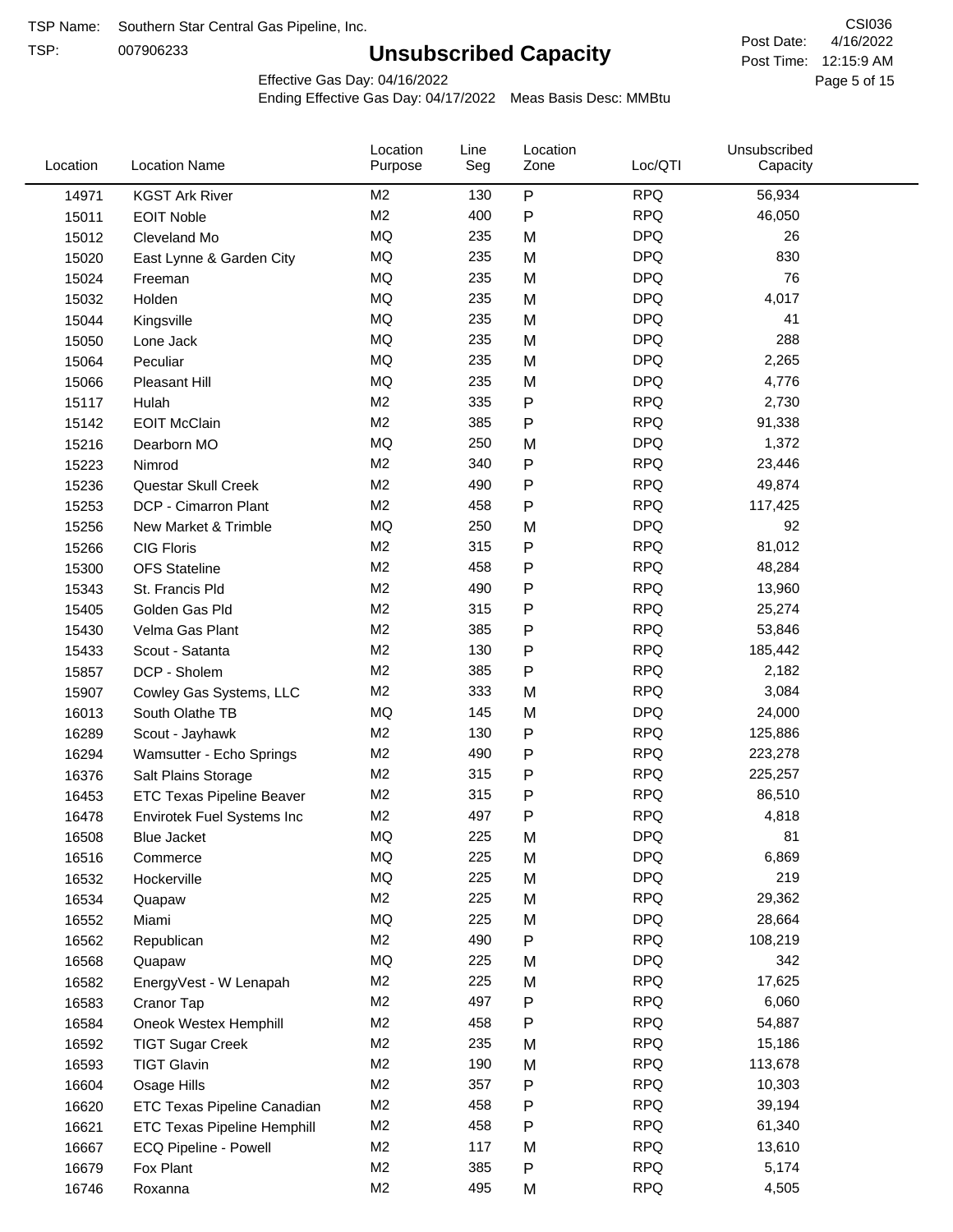TSP:

# **Unsubscribed Capacity**

4/16/2022 Page 6 of 15 Post Time: 12:15:9 AM CSI036 Post Date:

Effective Gas Day: 04/16/2022

| Location | <b>Location Name</b>                | Location<br>Purpose | Line<br>Seg | Location<br>Zone | Loc/QTI    | Unsubscribed<br>Capacity |  |
|----------|-------------------------------------|---------------------|-------------|------------------|------------|--------------------------|--|
| 16747    | RedBud-Thayer Tap                   | M2                  | 495         | M                | <b>RPQ</b> | 4,872                    |  |
| 16750    | Dilworth Rms                        | M <sub>2</sub>      | 333         | ${\sf P}$        | <b>RPQ</b> | 5,334                    |  |
| 16757    | River Rock - Fireside               | M <sub>2</sub>      | 495         | M                | <b>RPQ</b> | 66,400                   |  |
| 16774    | River Rock - E Lenapah              | M2                  | 225         | M                | <b>RPQ</b> | 17,605                   |  |
| 16794    | <b>NNG Kiowa</b>                    | M <sub>2</sub>      | 130         | P                | <b>RPQ</b> | 73,872                   |  |
| 16798    | <b>Endeavor Energy Resources</b>    | M <sub>2</sub>      | 225         | M                | <b>RPQ</b> | 9,982                    |  |
| 16802    | Sunwest                             | M2                  | 117         | M                | <b>RPQ</b> | 6,183                    |  |
| 16806    | Bluco- East Wann                    | M <sub>2</sub>      | 225         | M                | <b>RPQ</b> | 8,850                    |  |
| 16807    | <b>Bitter Creek Eckley Pld-Yuma</b> | M <sub>2</sub>      | 490         | $\mathsf{P}$     | <b>RPQ</b> | 35,096                   |  |
| 16812    | <b>RiverGas</b>                     | M <sub>2</sub>      | 95          | M                | <b>RPQ</b> | 5,590                    |  |
| 16813    | Cheyenne Plains - Sand Dune         | M <sub>2</sub>      | 130         | P                | <b>RPQ</b> | 385,434                  |  |
| 16817    | <b>Midwest Energy</b>               | M2                  | 495         | M                | <b>RPQ</b> | 7,179                    |  |
| 16819    | River Rock- Keeton                  | M2                  | 225         | M                | <b>RPQ</b> | 9,535                    |  |
| 16820    | Superior - Hemphill                 | M <sub>2</sub>      | 458         | P                | <b>RPQ</b> | 50,052                   |  |
| 16821    | Yuma West                           | M <sub>2</sub>      | 490         | P                | <b>RPQ</b> | 15,688                   |  |
| 16822    | Jayhawk PLD                         | M2                  | 95          | M                | <b>RPQ</b> | 4,292                    |  |
| 16824    | Coon Creek                          | M2                  | 497         | P                | <b>RPQ</b> | 8,858                    |  |
| 16835    | Shiloh                              | M2                  | 495         | M                | <b>RPQ</b> | 8,573                    |  |
| 16836    | Evergy - South Harper               | MQ                  | 235         | M                | <b>DPQ</b> | 86,400                   |  |
| 16837    | <b>EKAE Ethanol Plant</b>           | MQ                  | 496         | M                | <b>DPQ</b> | 1,397                    |  |
| 16840    | Nearman Creek Power Plant           | MQ                  | 195         | M                | <b>DPQ</b> | 28,800                   |  |
| 16844    | <b>Montgomery County</b>            | M2                  | 260         | M                | <b>RPQ</b> | 8,000                    |  |
| 16848    | Colt-Liberty                        | M2                  | 260         | M                | <b>RPQ</b> | 4,000                    |  |
| 16849    | City of Mulvane Power Plant         | <b>MQ</b>           | 120         | ${\sf P}$        | <b>DPQ</b> | 2,880                    |  |
| 16850    | Escalera - Cow Creek                | M2                  | 490         | $\mathsf{P}$     | <b>RPQ</b> | 66,094                   |  |
| 16852    | Southeastern KS P/L Wilson          | M2                  | 495         | M                | <b>RPQ</b> | 60,000                   |  |
| 16857    | Superior - Cashion                  | M2                  | 400         | P                | <b>RPQ</b> | 10,482                   |  |
| 16862    | Superior - Perkins                  | M2                  | 390         | P                | <b>RPQ</b> | 21,660                   |  |
| 16865    | RedBud-Mound Valley                 | M <sub>2</sub>      | 260         | M                | <b>RPQ</b> | 8,000                    |  |
| 16871    | <b>TIGT Grant</b>                   | M <sub>2</sub>      | 130         | P                | <b>RPQ</b> | 50,000                   |  |
| 16872    | River Rock - Jayhawk                | M <sub>2</sub>      | 495         | M                | <b>RPQ</b> | 57,579                   |  |
| 16873    | Layne Energy Sycamore               | M <sub>2</sub>      | 495         | M                | <b>RPQ</b> | 15,000                   |  |
| 16875    | Crenshaw Road                       | MQ                  | 455         | M                | <b>DPQ</b> | 33,611                   |  |
| 16877    | Acme Energy Services, Inc.          | M <sub>2</sub>      | 260         | M                | <b>RPQ</b> | 8,000                    |  |
| 16880    | Cottonwood                          | M <sub>2</sub>      | 235         | M                | <b>RPQ</b> | 1,000                    |  |
| 16883    | Cherryvale Boorigie PLd             | M <sub>2</sub>      | 495         | M                | <b>RPQ</b> | 34,135                   |  |
| 16884    | <b>Keystone Delivery</b>            | MQ                  | 390         | P                | <b>DPQ</b> | 6,067                    |  |
| 16890    | ADM/Deerfield                       | MQ                  | 95          | M                | <b>DPQ</b> | 6,078                    |  |
| 16891    | <b>KP Liberty</b>                   | M <sub>2</sub>      | 260         | M                | <b>RPQ</b> | 8,300                    |  |
| 16897    | <b>REP - South Williams</b>         | M <sub>2</sub>      | 117         | M                | <b>RPQ</b> | 30,198                   |  |
| 16905    | NEOK Production Company,            | M <sub>2</sub>      | 225         | M                | <b>RPQ</b> | 7,970                    |  |
| 16908    | River Rock - Ft. Scott              | M <sub>2</sub>      | 495         | M                | <b>RPQ</b> | 54,600                   |  |
| 16911    | Evergy - Lake Road                  | MQ                  | 250         | M                | <b>DPQ</b> | 34,400                   |  |
| 16912    | Targa - Waynoka                     | M <sub>2</sub>      | 315         | P                | <b>RPQ</b> | 157,111                  |  |
| 16916    | Kansas Ethanol, LLC                 | MQ                  | 490         | P                | <b>DPQ</b> | 3,500                    |  |
| 16917    | Downstream Casino                   | MQ                  | 225         | M                | <b>DPQ</b> | 1,510                    |  |
| 16918    | Show Me Ethanol                     | MQ                  | 425         | M                | <b>DPQ</b> | 6,623                    |  |
| 16922    | <b>Timberline Energy</b>            | M <sub>2</sub>      | 340         | P                | <b>RPQ</b> | 6,846                    |  |
| 16923    | <b>Mid-Continent Market</b>         | MQ                  | 120         | P                | <b>DPQ</b> | 30,000                   |  |
|          |                                     |                     |             |                  |            |                          |  |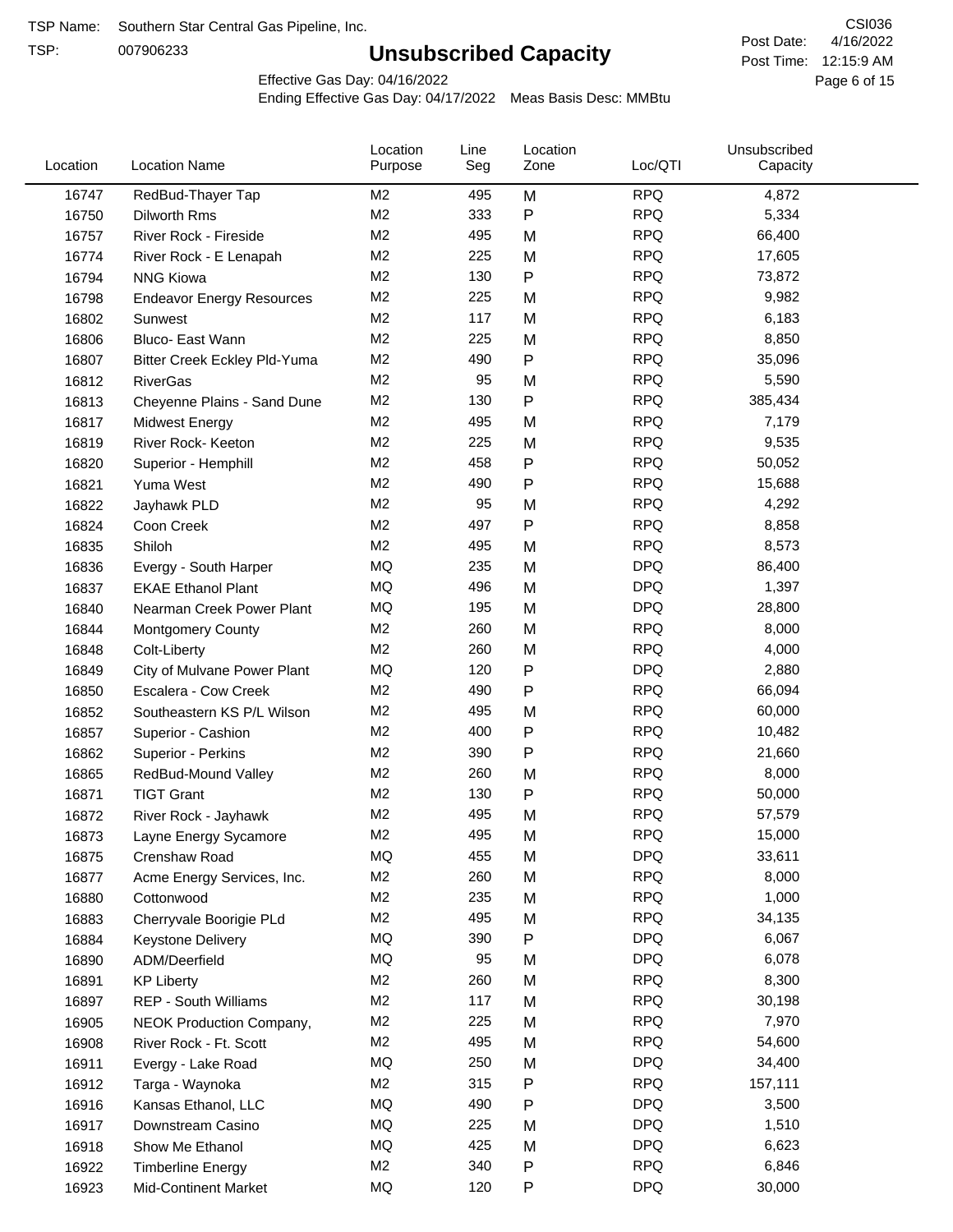TSP:

# **Unsubscribed Capacity**

4/16/2022 Page 7 of 15 Post Time: 12:15:9 AM CSI036 Post Date:

Effective Gas Day: 04/16/2022

| Location | <b>Location Name</b>                | Location<br>Purpose | Line<br>Seg | Location<br>Zone | Loc/QTI    | Unsubscribed<br>Capacity |  |
|----------|-------------------------------------|---------------------|-------------|------------------|------------|--------------------------|--|
| 16931    | Midwest Energy - Goodman            | MQ                  | 490         | P                | <b>DPQ</b> | 8,000                    |  |
| 16933    | Westar Emporia Energy               | MQ                  | 140         | M                | <b>DPQ</b> | 106,202                  |  |
| 16935    | River Rock - Graybill               | M <sub>2</sub>      | 260         | M                | <b>RPQ</b> | 23,168                   |  |
| 16941    | REP - Independence CDP              | M <sub>2</sub>      | 117         | M                | <b>RPQ</b> | 29,270                   |  |
| 16942    | <b>Big Timber</b>                   | M <sub>2</sub>      | 490         | P                | <b>RPQ</b> | 49,356                   |  |
| 16945    | ETC Texas Pipeline Antelope         | M <sub>2</sub>      | 458         | P                | <b>RPQ</b> | 110,000                  |  |
| 16949    | Summit Branson                      | MQ                  | 455         | M                | <b>DPQ</b> | 62,208                   |  |
| 16952    | <b>Overland Park</b>                | MQ                  | 115         | M                | <b>DPQ</b> | 77,485                   |  |
| 16953    | Merriam                             | MQ                  | 115         | M                | <b>DPQ</b> | 123,624                  |  |
| 16955    | Mustang Gas Products, LLC           | M <sub>2</sub>      | 405         | $\mathsf{P}$     | <b>RPQ</b> | 25,550                   |  |
| 16956    | Superior - Ford                     | M <sub>2</sub>      | 130         | P                | <b>RPQ</b> | 17,375                   |  |
| 16962    | Summit Sedalia                      | MQ                  | 235         | M                | <b>DPQ</b> | 0                        |  |
| 16967    | Noble Energy - Lilli                | M <sub>2</sub>      | 490         | P                | <b>RPQ</b> | 40,863                   |  |
| 16972    | <b>ONG Norman</b>                   | MQ                  | 385         | P                | <b>DPQ</b> | 40                       |  |
| 16975    | <b>Superior - Spring Creek</b>      | M <sub>2</sub>      | 315         | Ρ                | <b>RPQ</b> | 7,680                    |  |
| 16976    | Bettis Asphalt & Construction       | MQ                  | 180         | M                | <b>DPQ</b> | 3,216                    |  |
| 16977    | <b>KGS Kansas Star Casino</b>       | MQ                  | 333         | P                | <b>DPQ</b> | 144                      |  |
| 16980    | <b>Black Hills Colwich</b>          | MQ                  | 120         | $\mathsf{P}$     | <b>DPQ</b> | 9,995                    |  |
| 16981    | Superior - Bellmon                  | M <sub>2</sub>      | 380         | P                | <b>RPQ</b> | 63,800                   |  |
| 16983    | DCP Midstream - Ellis               | MQ                  | 458         | P                | <b>DPQ</b> | 6,702                    |  |
| 16988    | Atmos Energy - W. Lawrence          | MQ                  | 180         | M                | <b>DPQ</b> | 127                      |  |
| 16991    | Williams Midstream North Alva       | MQ                  | 315         | P                | <b>DPQ</b> | 1,992                    |  |
| 16992    | <b>ONG Ottawa</b>                   | MQ                  | 225         | M                | <b>DPQ</b> | 0                        |  |
| 16993    | Farmer's Gas                        | MQ                  | 130         | Ρ                | <b>DPQ</b> | 9,000                    |  |
| 16996    | Scout Sublette Delivery             | MQ                  | 130         | P                | <b>DPQ</b> | 100                      |  |
| 16997    | Devon Energy Medford Station        | M <sub>2</sub>      | 315         | P                | <b>RPQ</b> | 30,000                   |  |
| 16998    | Cheyenne Light, Fuel and            | MQ                  | 490         | P                | <b>DPQ</b> | 90,800                   |  |
| 16999    | ETC - Crescent                      | M <sub>2</sub>      | 400         | $\mathsf{P}$     | <b>RPQ</b> | 35,000                   |  |
| 17000    | Bourbon County, KS -                | MQ                  | 95          | M                | <b>DPQ</b> | 1                        |  |
| 17003    | Sunflower Electric Rubart           | MQ                  | 130         | P                | <b>DPQ</b> | 48,808                   |  |
| 17004    | <b>NGPL Beaver</b>                  | MQ                  | 315         | P                | <b>DPQ</b> | 175,000                  |  |
| 17005    | ETC - Rose Valley (Delivery)        | MQ                  | 315         | P                | <b>DPQ</b> | 5,000                    |  |
| 17006    | ETC - Rose Valley                   | M <sub>2</sub>      | 315         | P                | <b>RPQ</b> | 195,226                  |  |
| 17008    | OMPA Lamb                           | MQ                  | 335         | P                | <b>DPQ</b> | 51,383                   |  |
| 17009    | <b>Grasslands Energy Centennial</b> | M <sub>2</sub>      | 490         | P                | <b>RPQ</b> | 25,000                   |  |
| 17010    | Noble Keota Receipt                 | M <sub>2</sub>      | 490         | P                | <b>RPQ</b> | 52,200                   |  |
| 17011    | Noble Keota Delivery                | MQ                  | 490         | P                | <b>DPQ</b> | 52,200                   |  |
| 17013    | Enlink - Battle Ridge               | M <sub>2</sub>      | 390         | Ρ                | <b>RPQ</b> | 31,824                   |  |
| 17021    | <b>TIGT Yuma</b>                    | M <sub>2</sub>      | 490         | ${\sf P}$        | <b>RPQ</b> | 24,562                   |  |
| 17033    | Kickapoo Nation School              | MQ                  | 90          | M                | <b>DPQ</b> | 300                      |  |
| 17034    | ENVIA Energy Oklahoma City,         | MQ                  | 400         | $\mathsf{P}$     | <b>DPQ</b> | 3,888                    |  |
| 17035    | Ameren Columbia                     | MQ                  | 235         | M                | <b>DPQ</b> | 35,512                   |  |
| 17036    | <b>Coffeyville Resources</b>        | MQ                  | 260         | M                | <b>DPQ</b> | 39,992                   |  |
| 17050    | Atmos - Forest View                 | MQ                  | 190         | M                | <b>DPQ</b> | 4,058                    |  |
| 17052    | ONG NW Oklahoma City                | MQ                  | 340         | P                | <b>DPQ</b> | 39,000                   |  |
| 17054    | <b>ONG Guthrie</b>                  | MQ                  | 400         | P                | <b>DPQ</b> | 4,799                    |  |
| 17055    | ETC Texas Pipeline Nash             | MQ                  | 458         | P                | <b>DPQ</b> | 1,500                    |  |
| 17056    | Blue Mountain - Chisholm Trail      | M <sub>2</sub>      | 340         | P                | <b>RPQ</b> | 72,000                   |  |
| 17057    | City of Tonkawa                     | MQ                  | 380         | $\mathsf{P}$     | <b>DPQ</b> | 3,000                    |  |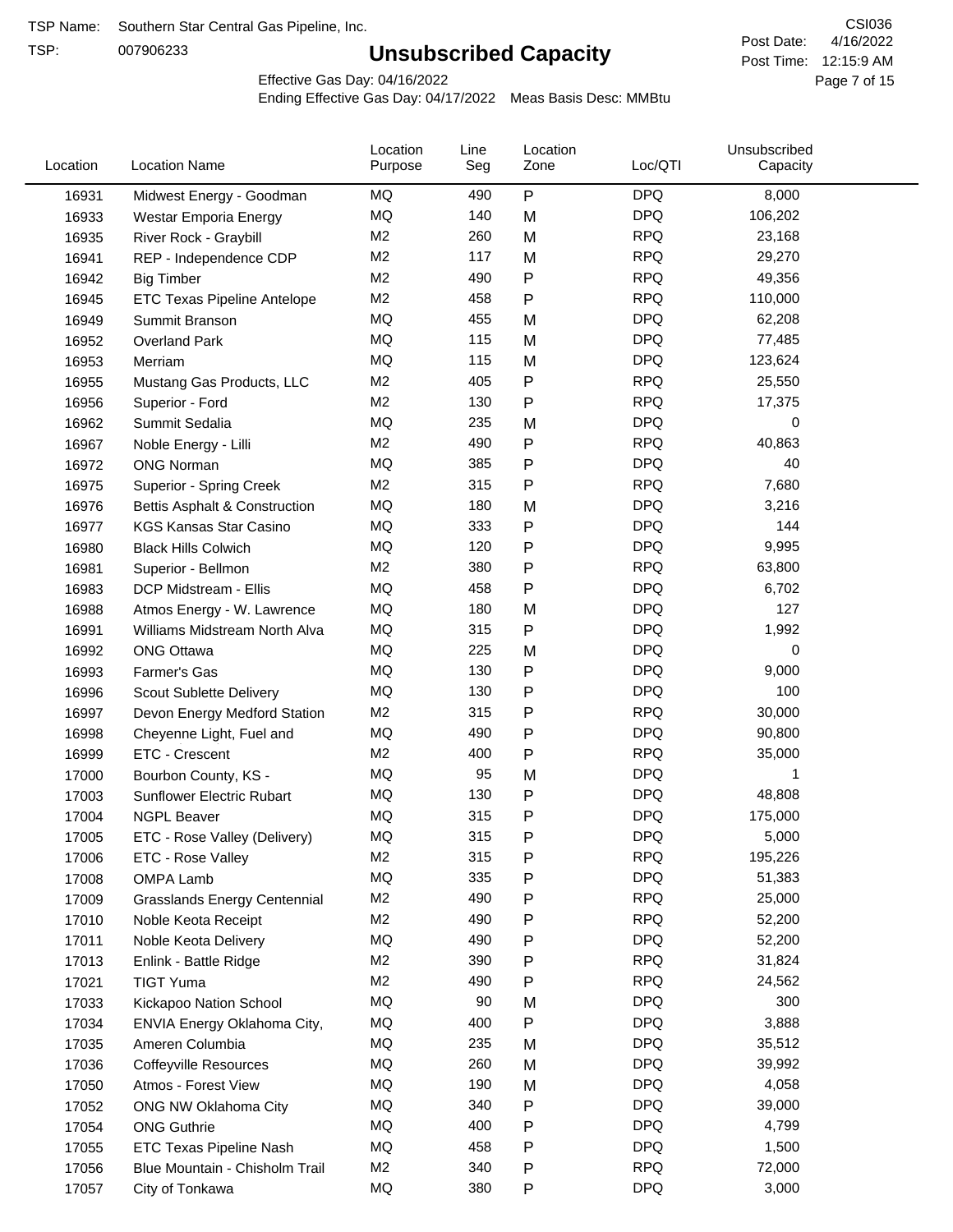TSP:

# **Unsubscribed Capacity**

4/16/2022 Page 8 of 15 Post Time: 12:15:9 AM CSI036 Post Date:

Effective Gas Day: 04/16/2022

| Location | <b>Location Name</b>           | Location<br>Purpose | Line<br>Seg | Location<br>Zone | Loc/QTI    | Unsubscribed<br>Capacity |  |
|----------|--------------------------------|---------------------|-------------|------------------|------------|--------------------------|--|
| 17058    | RPP - Hamm Landfill            | M <sub>2</sub>      | 195         | M                | <b>RPQ</b> | 2,500                    |  |
| 17060    | Atmos-Elk City                 | MQ                  | 87          | M                | <b>DPQ</b> | 216                      |  |
| 17064    | Koch - Enid                    | MQ                  | 405         | P                | <b>DPQ</b> | 0                        |  |
| 17065    | Canyon - Redcliff (Receipt)    | M <sub>2</sub>      | 458         | Ρ                | <b>RPQ</b> | 180,000                  |  |
| 17066    | Canyon - Redcliff (Delivery)   | MQ                  | 458         | Ρ                | <b>DPQ</b> | 6,175                    |  |
| 17067    | Blue Mountain - Chisholm Trail | M <sub>2</sub>      | 340         | Ρ                | <b>RPQ</b> | 70,000                   |  |
| 17068    | <b>EOIT Alfalfa</b>            | M <sub>2</sub>      | 458         | Ρ                | <b>RPQ</b> | 200,000                  |  |
| 17069    | <b>NGPL Carter</b>             | <b>MQ</b>           | 385         | Ρ                | <b>DPQ</b> | 65,000                   |  |
| 17080    | <b>ONEOK Bakken Pipeline</b>   | MQ                  | 490         | Ρ                | <b>DPQ</b> | 360                      |  |
| 17086    | NGPL - Mutual                  | MQ                  | 458         | P                | <b>DPQ</b> | 150,000                  |  |
| 17087    | REX-St.Joe                     | M <sub>2</sub>      | 250         | M                | <b>RPQ</b> | 78,606                   |  |
| 17091    | OGT - Maysville                | M <sub>2</sub>      | 385         | P                | <b>RPQ</b> | 110,000                  |  |
| 17096    | Northern Natural-Kiowa         | <b>MQ</b>           | 130         | Ρ                | <b>DPQ</b> | 100,000                  |  |
| 17104    | Black Hills - Plevna, KS TB    | MQ                  | 130         | Ρ                | <b>DPQ</b> | 480                      |  |
| 17105    | WIC - Cheyenne Hub             | M <sub>2</sub>      | 490         | P                | <b>RPQ</b> | 144,000                  |  |
| 17113    | NGPL - Ford County Receipt     | M <sub>2</sub>      | 130         | Ρ                | <b>RPQ</b> | 190,400                  |  |
| 17119    | Waste Mgmt RNG Receipt         | M <sub>2</sub>      | 400         | P                | <b>RPQ</b> | 2,976                    |  |
| 17404    | Anderson                       | MQ                  | 423         | M                | <b>DPQ</b> | 1,130                    |  |
| 17406    | Ash Grove, Walnut Grove & Wil  | MQ                  | 455         | M                | <b>DPQ</b> | 2,595                    |  |
| 17408    | Aurora                         | MQ                  | 455         | M                | <b>DPQ</b> | 850                      |  |
| 17410    | <b>Billings Mo</b>             | MQ                  | 455         | M                | <b>DPQ</b> | 2,918                    |  |
| 17414    | Clever Mo                      | <b>MQ</b>           | 455         | M                | <b>DPQ</b> | 738                      |  |
| 17416    | Crane Mo                       | <b>MQ</b>           | 455         | M                | <b>DPQ</b> | 2,944                    |  |
| 17418    | Diamond                        | <b>MQ</b>           | 455         | M                | <b>DPQ</b> | 546                      |  |
| 17426    | Freistatt                      | <b>MQ</b>           | 455         | M                | <b>DPQ</b> | 256                      |  |
| 17430    | Goodman                        | MQ                  | 423         | M                | <b>DPQ</b> | 625                      |  |
| 17448    | Lanagan                        | MQ                  | 423         | M                | <b>DPQ</b> | 337                      |  |
| 17452    | Marionville                    | MQ                  | 455         | M                | <b>DPQ</b> | 1,119                    |  |
| 17454    | Monett                         | MQ                  | 455         | M                | <b>DPQ</b> | 25,276                   |  |
| 17456    | Mt Vernon & Verona             | MQ                  | 455         | M                | <b>DPQ</b> | 4,407                    |  |
| 17458    | Neosho                         | MQ                  | 455         | M                | <b>DPQ</b> | 8,597                    |  |
| 17460    | Noel & North Noel              | MQ                  | 423         | M                | <b>DPQ</b> | 19,472                   |  |
| 17462    | Nixa & Ozark                   | MQ                  | 455         | M                | <b>DPQ</b> | 5,340                    |  |
| 17464    | Pierce City                    | MQ                  | 455         | M                | <b>DPQ</b> | 3,281                    |  |
| 17466    | Pineville                      | MQ                  | 423         | M                | <b>DPQ</b> | 302                      |  |
| 17472    | Republic                       | MQ                  | 455         | M                | <b>DPQ</b> | 883                      |  |
| 17476    | Sarcoxie                       | MQ                  | 455         | M                | <b>DPQ</b> | 2,828                    |  |
| 17478    | Seneca                         | MQ                  | 225         | M                | <b>DPQ</b> | 9,873                    |  |
| 17492    | Wentworth                      | MQ                  | 455         | M                | <b>DPQ</b> | 193                      |  |
| 18328    | Goessel                        | MQ                  | 140         | M                | <b>DPQ</b> | 62                       |  |
| 18356    | Newton                         | MQ                  | 120         | P                | <b>DPQ</b> | 21,538                   |  |
| 19000    | Scout Jayhawk Delivery         | MQ                  | 130         | Ρ                | <b>DPQ</b> | 185,442                  |  |
| 19548    | Lyndon                         | MQ                  | 140         | M                | <b>DPQ</b> | 655                      |  |
| 19552    | Melvern                        | MQ                  | 493         | M                | <b>DPQ</b> | 42                       |  |
| 19554    | Michigan Valley                | MQ                  | 140         | M                | <b>DPQ</b> | 339                      |  |
| 19564    | Pomona                         | MQ                  | 140         | M                | <b>DPQ</b> | 1,579                    |  |
| 19568    | Quenemo                        | MQ                  | 140         | M                | <b>DPQ</b> | 255                      |  |
| 19576    | Scranton                       | MQ                  | 140         | M                | <b>DPQ</b> | 632                      |  |
| 19608    | <b>Baldwin</b>                 | $\sf{MQ}$           | 180         | М                | <b>DPQ</b> | 2,754                    |  |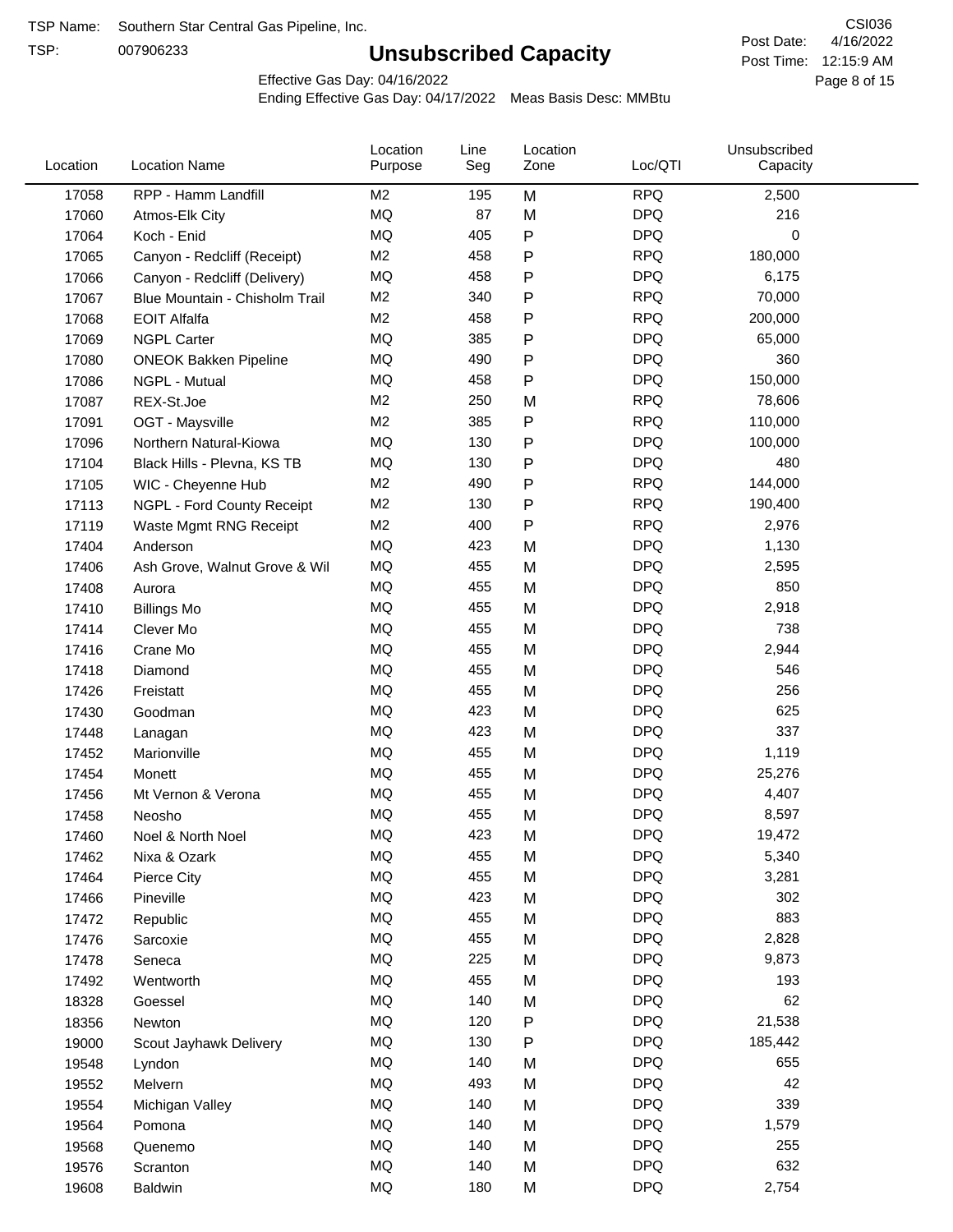TSP:

# **Unsubscribed Capacity**

4/16/2022 Page 9 of 15 Post Time: 12:15:9 AM CSI036 Post Date:

Effective Gas Day: 04/16/2022

| Location | <b>Location Name</b>  | Location<br>Purpose | Line<br>Seg | Location<br>Zone | Loc/QTI    | Unsubscribed<br>Capacity |  |
|----------|-----------------------|---------------------|-------------|------------------|------------|--------------------------|--|
| 19620    | Edgerton              | <b>MQ</b>           | 190         | M                | <b>DPQ</b> | 14                       |  |
| 19628    | Gardner               | MQ                  | 190         | M                | <b>DPQ</b> | 2,755                    |  |
| 19648    | Lecompton             | MQ                  | 180         | M                | <b>DPQ</b> | 109                      |  |
| 19650    | Le Loup               | <b>MQ</b>           | 190         | M                | <b>DPQ</b> | 37                       |  |
| 19660    | Ottawa                | <b>MQ</b>           | 493         | M                | <b>DPQ</b> | 6,129                    |  |
| 19664    | Perry                 | <b>MQ</b>           | 180         | M                | <b>DPQ</b> | 407                      |  |
| 19666    | Princeton             | MQ                  | 496         | M                | <b>DPQ</b> | 130                      |  |
| 19672    | Richmond              | MQ                  | 496         | M                | <b>DPQ</b> | 374                      |  |
| 19676    | Scipio                | <b>MQ</b>           | 496         | M                | <b>DPQ</b> | 27                       |  |
| 19678    | Somerset & Rural      | <b>MQ</b>           | 235         | M                | <b>DPQ</b> | 291                      |  |
| 19684    | Tonganoxie            | <b>MQ</b>           | 195         | M                | <b>DPQ</b> | 7,420                    |  |
| 19690    | Wellsville            | <b>MQ</b>           | 190         | M                | <b>DPQ</b> | 2,007                    |  |
| 20709    | <b>Bronson Etc</b>    | <b>MQ</b>           | 95          | M                | <b>DPQ</b> | 360                      |  |
| 20712    | Carlyle               | <b>MQ</b>           | 495         | M                | <b>DPQ</b> | 26                       |  |
| 20714    | Cherryvale            | <b>MQ</b>           | 495         | M                | <b>DPQ</b> | 586                      |  |
| 20716    | Colony                | <b>MQ</b>           | 50          | M                | <b>DPQ</b> | 2,347                    |  |
| 20720    | Dennis                | <b>MQ</b>           | 495         | M                | <b>DPQ</b> | 54                       |  |
| 20725    | Erie                  | MQ                  | 495         | M                | <b>DPQ</b> | 409                      |  |
| 20730    | Gas City & La Harpe   | <b>MQ</b>           | 495         | M                | <b>DPQ</b> | 1,457                    |  |
| 20764    | Parsons               | <b>MQ</b>           | 495         | M                | <b>DPQ</b> | 19,497                   |  |
| 20766    | Petrolia              | <b>MQ</b>           | 495         | M                | <b>DPQ</b> | 18                       |  |
| 20768    | Piqua                 | <b>MQ</b>           | 220         | M                | <b>DPQ</b> | 84                       |  |
| 20775    | South Mound           | <b>MQ</b>           | 495         | M                | <b>DPQ</b> | 45                       |  |
| 20785    | Thayer                | <b>MQ</b>           | 495         | M                | <b>DPQ</b> | 88                       |  |
| 20788    | Walnut & St Paul      | MQ                  | 95          | M                | <b>DPQ</b> | 658                      |  |
| 20792    | Welda                 | <b>MQ</b>           | 495         | M                | <b>DPQ</b> | 1,122                    |  |
| 21008    | <b>Baxter Springs</b> | <b>MQ</b>           | 225         | M                | <b>DPQ</b> | 1,830                    |  |
| 21015    | Columbus              | <b>MQ</b>           | 260         | M                | <b>DPQ</b> | 2,639                    |  |
| 21018    | Crestline             | <b>MQ</b>           | 260         | M                | <b>DPQ</b> | 156                      |  |
| 21021    | Fort Scott            | <b>MQ</b>           | 95          | M                | <b>DPQ</b> | 31,139                   |  |
| 21024    | Galena & Empire City  | <b>MQ</b>           | 260         | M                | <b>DPQ</b> | 3,023                    |  |
| 21048    | Lowell                | <b>MQ</b>           | 225         | M                | <b>DPQ</b> | 52                       |  |
| 21055    | N Riverton            | MQ                  | 260         | M                | <b>DPQ</b> | 148                      |  |
| 21060    | Oswego                | $\sf{MQ}$           | 260         | M                | <b>DPQ</b> | 2,588                    |  |
| 21080    | Treece                | <b>MQ</b>           | 225         | M                | <b>DPQ</b> | 473                      |  |
| 23576    | St Joseph             | MQ                  | 250         | M                | <b>DPQ</b> | 88,184                   |  |
| 24228    | Grantville            | MQ                  | 180         | M                | <b>DPQ</b> | 207                      |  |
| 24252    | Meriden               | MQ                  | 180         | M                | <b>DPQ</b> | 177                      |  |
| 24276    | Shawnee Heights       | $\sf{MQ}$           | 180         | M                | <b>DPQ</b> | 696                      |  |
| 24280    | Topeka                | $\sf{MQ}$           | 180         | M                | <b>DPQ</b> | 152,652                  |  |
| 26304    | Alma                  | MQ                  | 425         | M                | <b>DPQ</b> | 95                       |  |
| 26308    | Blackburn             | MQ                  | 425         | M                | <b>DPQ</b> | 163                      |  |
| 26312    | Carrollton            | MQ                  | 425         | M                | <b>DPQ</b> | 2,523                    |  |
| 26314    | Concordia             | <b>MQ</b>           | 425         | M                | <b>DPQ</b> | 1,576                    |  |
| 26316    | Corder                | <b>MQ</b>           | 425         | M                | <b>DPQ</b> | 11                       |  |
| 26325    | Emma                  | MQ                  | 425         | M                | <b>DPQ</b> | 206                      |  |
| 26332    | Higginsville          | MQ                  | 425         | M                | <b>DPQ</b> | 28,860                   |  |
| 26344    | Knobnoster            | $\sf{MQ}$           | 235         | M                | <b>DPQ</b> | 16,700                   |  |
| 26348    | La Monte              | $\sf{MQ}$           | 235         | M                | <b>DPQ</b> | 111                      |  |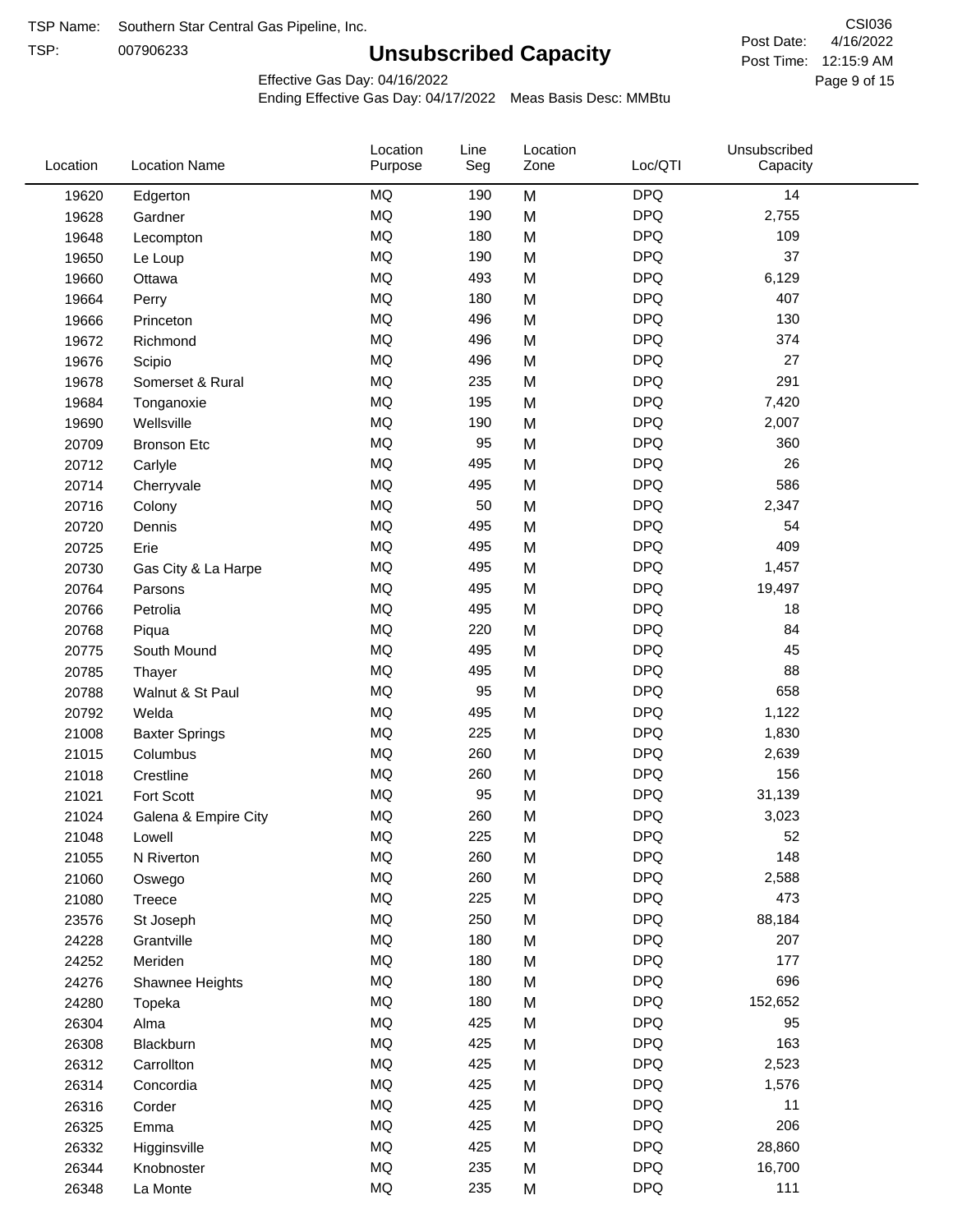TSP:

# **Unsubscribed Capacity**

4/16/2022 Page 10 of 15 Post Time: 12:15:9 AM CSI036 Post Date:

Effective Gas Day: 04/16/2022

| Location | <b>Location Name</b>          | Location<br>Purpose | Line<br>Seg | Location<br>Zone | Loc/QTI    | Unsubscribed<br>Capacity |  |
|----------|-------------------------------|---------------------|-------------|------------------|------------|--------------------------|--|
| 26352    | Mt Leonard                    | <b>MQ</b>           | 425         | M                | <b>DPQ</b> | 167                      |  |
| 26356    | Norborne                      | <b>MQ</b>           | 425         | M                | <b>DPQ</b> | 1,901                    |  |
| 26376    | Slater                        | <b>MQ</b>           | 425         | M                | <b>DPQ</b> | 471                      |  |
| 26378    | <b>Sweet Springs</b>          | <b>MQ</b>           | 425         | M                | <b>DPQ</b> | 584                      |  |
| 26392    | Warrensburg                   | <b>MQ</b>           | 235         | M                | <b>DPQ</b> | 10,551                   |  |
| 26394    | Waverly                       | <b>MQ</b>           | 425         | M                | <b>DPQ</b> | 378                      |  |
| 27015    | <b>Belle Plaine</b>           | MQ                  | 333         | P                | <b>DPQ</b> | 150                      |  |
| 27020    | <b>Bentley</b>                | MQ                  | 120         | P                | <b>DPQ</b> | 217                      |  |
| 27035    | Derby                         | MQ                  | 120         | ${\sf P}$        | <b>DPQ</b> | 7,759                    |  |
| 27040    | Andover                       | <b>MQ</b>           | 300         | M                | <b>DPQ</b> | 166                      |  |
| 27050    | Haysville                     | <b>MQ</b>           | 120         | P                | <b>DPQ</b> | 9,455                    |  |
| 27060    | Mulvane                       | <b>MQ</b>           | 120         | P                | <b>DPQ</b> | 9,778                    |  |
| 27065    | Rose Hill                     | MQ                  | 295         | P                | <b>DPQ</b> | 5,386                    |  |
| 27070    | Sedgwick                      | MQ                  | 120         | P                | <b>DPQ</b> | 7,149                    |  |
| 27080    | Udall                         | MQ                  | 333         | P                | <b>DPQ</b> | 538                      |  |
| 27085    | <b>Valley Center</b>          | MQ                  | 120         | P                | <b>DPQ</b> | 51,875                   |  |
| 27092    | Wichita                       | MQ                  | 120         | $\mathsf{P}$     | <b>DPQ</b> | 259,947                  |  |
| 29001    | Atchison                      | MQ                  | 90          | M                | <b>DPQ</b> | 20,786                   |  |
| 29002    | Emporia                       | <b>MQ</b>           | 140         | M                | <b>DPQ</b> | 15,524                   |  |
| 29003    | Leavenworth                   | <b>MQ</b>           | 195         | M                | <b>DPQ</b> | 14,939                   |  |
| 29005    | Effingham                     | MQ                  | 90          | M                | <b>DPQ</b> | 269                      |  |
| 30804    | Abbyville                     | MQ                  | 130         | P                | <b>DPQ</b> | 195                      |  |
| 34612    | Altamont                      | <b>MQ</b>           | 260         | M                | <b>DPQ</b> | 119                      |  |
| 35013    | Americus                      | <b>MQ</b>           | 140         | M                | <b>DPQ</b> | 31                       |  |
| 35515    | <b>ANR Alden</b>              | <b>MQ</b>           | 490         | P                | <b>DPQ</b> | 135,571                  |  |
| 36918    | Argonia                       | MQ                  | 120         | P                | <b>DPQ</b> | 15                       |  |
| 37100    | Wynona                        | MQ                  | 334         | P                | <b>DPQ</b> | 287                      |  |
| 37118    | Hominy                        | <b>MQ</b>           | 357         | P                | <b>DPQ</b> | 91                       |  |
| 37172    | <b>Black Hills Hutchinson</b> | MQ                  | 130         | P                | <b>DPQ</b> | 15,360                   |  |
| 37175    | EGT Jane - Delivery           | MQ                  | 423         | M                | <b>DPQ</b> | 216,201                  |  |
| 38021    | Auburn                        | MQ                  | 180         | M                | <b>DPQ</b> | 756                      |  |
| 38522    | <b>Avant Utilities</b>        | MQ                  | 357         | P                | <b>DPQ</b> | 157                      |  |
| 41709    | <b>Billings</b>               | MQ                  | 380         | P                | <b>DPQ</b> | 2,032                    |  |
| 42915    | Springfield                   | $\sf{MQ}$           | 455         | M                | <b>DPQ</b> | 698,615                  |  |
| 44021    | Burlingame                    | $\sf{MQ}$           | 140         | M                | <b>DPQ</b> | 1,686                    |  |
| 44121    | Alfalfa City Ok               | MQ                  | 315         | ${\sf P}$        | <b>DPQ</b> | 394                      |  |
| 45301    | Cassoday                      | MQ                  | 140         | M                | <b>DPQ</b> | 0                        |  |
| 46608    | Chanute                       | MQ                  | 495         | M                | <b>DPQ</b> | 51,665                   |  |
| 46809    | Florence                      | MQ                  | 140         | M                | <b>DPQ</b> | 1,001                    |  |
| 47412    | Cleveland                     | MQ                  | 357         | P                | <b>DPQ</b> | 1,569                    |  |
| 47641    | CIG Riner                     | MQ                  | 490         | P                | <b>DPQ</b> | 62,965                   |  |
| 48015    | Bourbon County, KS            | MQ                  | 95          | M                | <b>DPQ</b> | 4,627                    |  |
| 48301    | Copan                         | MQ                  | 497         | ${\sf P}$        | <b>DPQ</b> | 358                      |  |
| 55502    | Danville                      | $\sf{MQ}$           | 120         | P                | <b>DPQ</b> | 166                      |  |
| 56601    | Denison                       | MQ                  | 90          | M                | <b>DPQ</b> | 79                       |  |
| 58518    | Drumright                     | MQ                  | 390         | P                | <b>DPQ</b> | 4,485                    |  |
| 60706    | Peckham                       | MQ                  | 117         | M                | <b>DPQ</b> | 67                       |  |
| 62810    | Black Hills - Enterprise TB   | MQ                  | 130         | P                | <b>DPQ</b> | 990                      |  |
| 63919    | Eskridge                      | $\sf{MQ}$           | 140         | M                | <b>DPQ</b> | 820                      |  |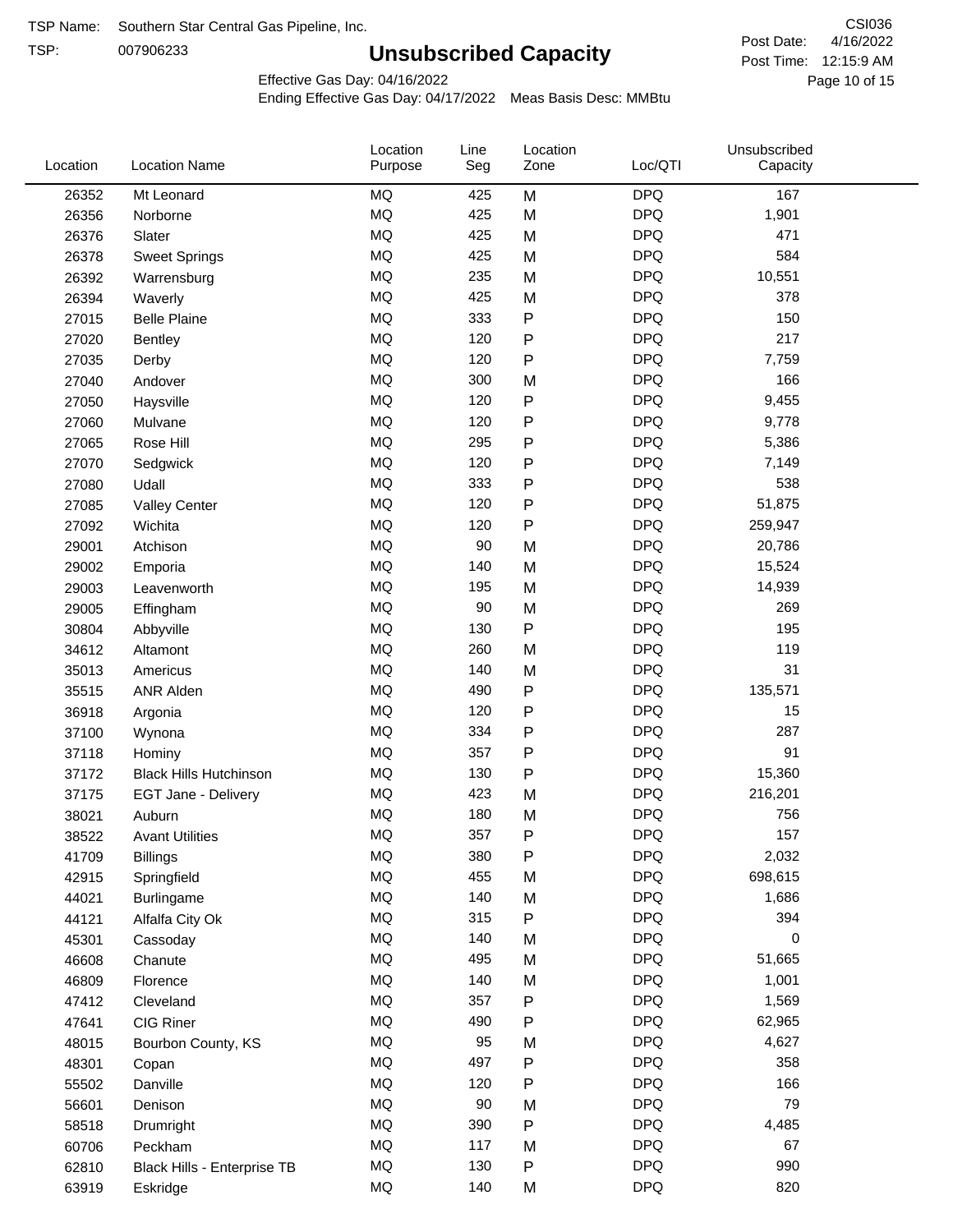TSP:

# **Unsubscribed Capacity**

4/16/2022 Page 11 of 15 Post Time: 12:15:9 AM CSI036 Post Date:

Effective Gas Day: 04/16/2022

| Location | <b>Location Name</b>          | Location<br>Purpose | Line<br>Seg | Location<br>Zone | Loc/QTI    | Unsubscribed<br>Capacity |  |
|----------|-------------------------------|---------------------|-------------|------------------|------------|--------------------------|--|
| 68015    | Ford                          | <b>MQ</b>           | 130         | P                | <b>DPQ</b> | 424                      |  |
| 68518    | Freedom                       | MQ                  | 315         | $\sf P$          | <b>DPQ</b> | 12                       |  |
| 70408    | <b>Garnett KS</b>             | <b>MQ</b>           | 496         | M                | <b>DPQ</b> | 15,099                   |  |
| 70610    | Gate                          | <b>MQ</b>           | 315         | P                | <b>DPQ</b> | 63                       |  |
| 74416    | Pocasset                      | <b>MQ</b>           | 340         | P                | <b>DPQ</b> | 96                       |  |
| 77118    | Granby                        | MQ                  | 455         | M                | <b>DPQ</b> | 816                      |  |
| 77308    | <b>Bonner Springs Ks</b>      | MQ                  | 190         | M                | <b>DPQ</b> | 7,104                    |  |
| 77512    | Eureka, Toronto & Neal        | MQ                  | 140         | M                | <b>DPQ</b> | 2,306                    |  |
| 77705    | Anthony                       | <b>MQ</b>           | 120         | P                | <b>DPQ</b> | 26,858                   |  |
| 80312    | Hamilton Ks                   | <b>MQ</b>           | 140         | M                | <b>DPQ</b> | 445                      |  |
| 80515    | Atmos - Strong Cty &          | MQ                  | 140         | M                | <b>DPQ</b> | 27                       |  |
| 83418    | Howard Ks                     | <b>MQ</b>           | 498         | M                | <b>DPQ</b> | 3,629                    |  |
| 84021    | Humboldt Ks                   | MQ                  | 495         | M                | <b>DPQ</b> | 4,390                    |  |
| 86717    | Iola Ks                       | MQ                  | 495         | M                | <b>DPQ</b> | 10,749                   |  |
| 96108    | <b>Black Hills - Lawrence</b> | MQ                  | 180         | M                | <b>DPQ</b> | 45,466                   |  |
| 96912    | Kechi Ks                      | MQ                  | 120         | P                | <b>DPQ</b> | 150                      |  |
| 97112    | Copeland                      | MQ                  | 130         | P                | <b>DPQ</b> | 15,628                   |  |
| 102512   | Lebo                          | <b>MQ</b>           | 493         | M                | <b>DPQ</b> | 273                      |  |
| 103101   | Lenapah                       | <b>MQ</b>           | 225         | M                | <b>DPQ</b> | 249                      |  |
| 104615   | Liberal                       | <b>MQ</b>           | 260         | M                | <b>DPQ</b> | 204                      |  |
| 108119   | Ochelata                      | MQ                  | 357         | P                | <b>DPQ</b> | 168                      |  |
| 108221   | Washington                    | MQ                  | 497         | P                | <b>DPQ</b> | 395                      |  |
| 110412   | McLouth                       | MQ                  | 170         | M                | <b>DPQ</b> | 113                      |  |
| 110908   | Mannford                      | MQ                  | 357         | P                | <b>DPQ</b> | 456                      |  |
| 113612   | Webb City, OK TB              | MQ                  | 335         | P                | <b>DPQ</b> | 317                      |  |
| 113713   | Osage City Ok                 | <b>MQ</b>           | 357         | P                | <b>DPQ</b> | 239                      |  |
| 113812   | Clinton & Leeton              | <b>MQ</b>           | 235         | M                | <b>DPQ</b> | 21,928                   |  |
| 113852   | Marshall                      | MQ                  | 425         | M                | <b>DPQ</b> | 14,581                   |  |
| 113856   | Nevada                        | MQ                  | 95          | M                | <b>DPQ</b> | 9,333                    |  |
| 113864   | <b>Platte City</b>            | <b>MQ</b>           | 250         | M                | <b>DPQ</b> | 2,890                    |  |
| 113872   | Lexington-Richmond-Henrietta  | <b>MQ</b>           | 425         | M                | <b>DPQ</b> | 3,022                    |  |
| 113876   | Sedalia                       | MQ                  | 235         | M                | <b>DPQ</b> | 26,188                   |  |
| 113880   | <b>Tracy</b>                  | MQ                  | 250         | M                | <b>DPQ</b> | 135                      |  |
| 113892   | Weston                        | $\sf{MQ}$           | 250         | M                | <b>DPQ</b> | 1,140                    |  |
| 118121   | Mulberry                      | MQ                  | 260         | M                | <b>DPQ</b> | 239                      |  |
| 118321   | Mulhall                       | MQ                  | 400         | P                | <b>DPQ</b> | 150                      |  |
| 120000   | Spire                         | MQ                  | 235         | M                | <b>DPQ</b> | 13,115                   |  |
| 121110   | Neodesha                      | MQ                  | 495         | M                | <b>DPQ</b> | 6,410                    |  |
| 121315   | Neosho Rapids                 | $\sf{MQ}$           | 493         | M                | <b>DPQ</b> | 289                      |  |
| 121415   | <b>NGPL Barton</b>            | $\sf{MQ}$           | 490         | Ρ                | <b>DPQ</b> | 184,224                  |  |
| 121515   | NGPL Ford                     | MQ                  | 130         | Ρ                | <b>DPQ</b> | 259,500                  |  |
| 122715   | Afton-Fairland-Grove-Jay      | MQ                  | 225         | M                | <b>DPQ</b> | 6,793                    |  |
| 122915   | Norwich                       | MQ                  | 120         | Ρ                | <b>DPQ</b> | 124                      |  |
| 125315   | Oilton                        | MQ                  | 357         | P                | <b>DPQ</b> | 1,130                    |  |
| 129311   | <b>ONG Harper County</b>      | MQ                  | 315         | Ρ                | <b>DPQ</b> | 7,083                    |  |
| 129712   | Olivet                        | MQ                  | 493         | M                | <b>DPQ</b> | 24                       |  |
| 130001   | Orlando                       | MQ                  | 400         | P                | <b>DPQ</b> | 219                      |  |
| 132018   | Oronogo                       | MQ                  | 450         | M                | <b>DPQ</b> | 256                      |  |
| 132519   | Osage City Ks                 | $\sf{MQ}$           | 140         | M                | <b>DPQ</b> | 3,551                    |  |
|          |                               |                     |             |                  |            |                          |  |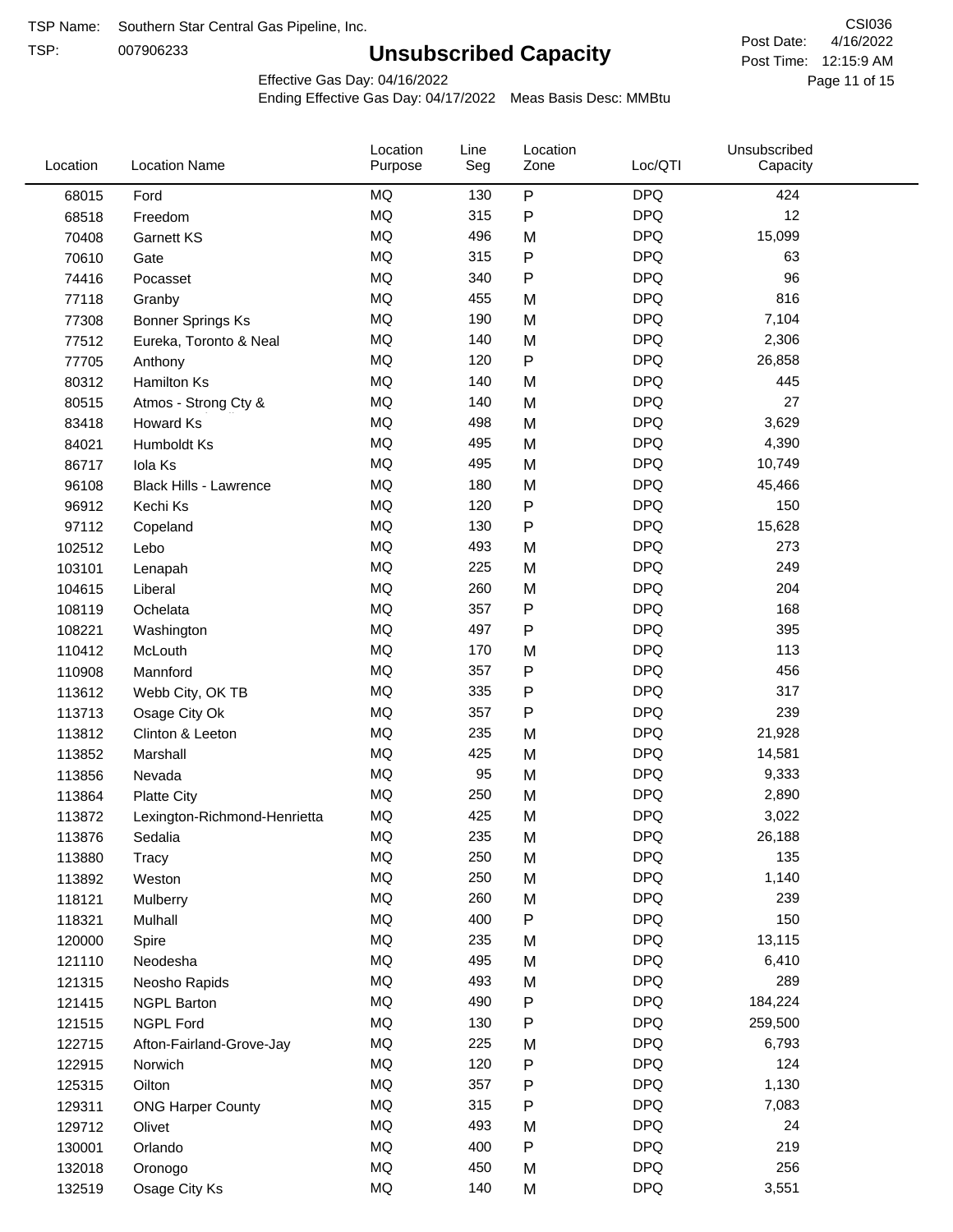TSP:

# **Unsubscribed Capacity**

4/16/2022 Page 12 of 15 Post Time: 12:15:9 AM CSI036 Post Date:

Effective Gas Day: 04/16/2022

| Location | <b>Location Name</b>             | Location<br>Purpose | Line<br>Seg | Location<br>Zone | Loc/QTI    | Unsubscribed<br>Capacity |  |
|----------|----------------------------------|---------------------|-------------|------------------|------------|--------------------------|--|
| 135533   | PEPL Princeton                   | MQ                  | 496         | M                | <b>DPQ</b> | 106,178                  |  |
| 135808   | Partridge                        | MQ                  | 130         | P                | <b>DPQ</b> | 134                      |  |
| 136701   | <b>Black Hills Reno</b>          | MQ                  | 130         | P                | <b>DPQ</b> | 12,912                   |  |
| 137550   | <b>Black Hills South Wichita</b> | <b>MQ</b>           | 120         | P                | <b>DPQ</b> | 18,975                   |  |
| 139712   | Plattsburg                       | MQ                  | 250         | M                | <b>DPQ</b> | 1,764                    |  |
| 145950   | Merino                           | <b>MQ</b>           | 490         | P                | <b>DPQ</b> | 156                      |  |
| 150418   | Ramona                           | MQ                  | 357         | Ρ                | <b>DPQ</b> | 396                      |  |
| 151525   | Reading                          | MQ                  | 140         | M                | <b>DPQ</b> | 20                       |  |
| 154501   | Nelagoney                        | MQ                  | 334         | P                | <b>DPQ</b> | 179                      |  |
| 157025   | Severy                           | <b>MQ</b>           | 498         | M                | <b>DPQ</b> | 142                      |  |
| 163100   | Superior                         | MQ                  | 265         | M                | <b>DPQ</b> | 336                      |  |
| 164725   | Sylvia                           | MQ                  | 130         | P                | <b>DPQ</b> | 141                      |  |
| 168112   | Transwestern Canadian - Del.     | MQ                  | 458         | P                | <b>DPQ</b> | 230,000                  |  |
| 168612   | Chetopa & Rural                  | MQ                  | 260         | M                | <b>DPQ</b> | 678                      |  |
| 168620   | Edna & Bartlett                  | MQ                  | 260         | M                | <b>DPQ</b> | 248                      |  |
| 172812   | Conner Area                      | MQ                  | 195         | M                | <b>DPQ</b> | 139                      |  |
| 172820   | Easton & Lowemont                | MQ                  | 195         | M                | <b>DPQ</b> | 223                      |  |
| 172822   | Savonburg & Elsmore              | MQ                  | 95          | M                | <b>DPQ</b> | 600                      |  |
| 172828   | <b>Fall River</b>                | MQ                  | 498         | M                | <b>DPQ</b> | 378                      |  |
| 172832   | Galesburg                        | MQ                  | 495         | M                | <b>DPQ</b> | 191                      |  |
| 172834   | Atmos Energy - Olathe            | MQ                  | 190         | M                | <b>DPQ</b> | 23,240                   |  |
| 172836   | Havana                           | <b>MQ</b>           | 117         | M                | <b>DPQ</b> | 54                       |  |
| 172838   | Hillsdale                        | MQ                  | 235         | M                | <b>DPQ</b> | 202                      |  |
| 172844   | Jarbalo                          | <b>MQ</b>           | 170         | M                | <b>DPQ</b> | 146                      |  |
| 172848   | Kickapoo                         | <b>MQ</b>           | 250         | M                | <b>DPQ</b> | 241                      |  |
| 172855   | Liberty                          | MQ                  | 260         | M                | <b>DPQ</b> | 2,880                    |  |
| 172857   | Linwood                          | MQ                  | 195         | M                | <b>DPQ</b> | 330                      |  |
| 172860   | Mc Cune                          | MQ                  | 260         | M                | <b>DPQ</b> | 242                      |  |
| 172862   | Moorehead                        | MQ                  | 495         | M                | <b>DPQ</b> | 32                       |  |
| 172864   | Moorehead Rural                  | <b>MQ</b>           | 495         | M                | <b>DPQ</b> | 1,014                    |  |
| 172866   | Mound Valley                     | <b>MQ</b>           | 260         | M                | <b>DPQ</b> | 101                      |  |
| 172870   | Niotaze                          | MQ                  | 117         | M                | <b>DPQ</b> | 351                      |  |
| 172880   | Pleasant Valley                  | MQ                  | 180         | M                | <b>DPQ</b> | 24                       |  |
| 172885   | Reno Area                        | MQ                  | 195         | M                | <b>DPQ</b> | 36                       |  |
| 172892   | Wyandotte                        | MQ                  | 190         | M                | <b>DPQ</b> | 10,018                   |  |
| 172944   | Coffeyville Area                 | MQ                  | 260         | M                | <b>DPQ</b> | 138,016                  |  |
| 173214   | Uniontown                        | MQ                  | 95          | M                | <b>DPQ</b> | 276                      |  |
| 176819   | Viola                            | MQ                  | 120         | P                | <b>DPQ</b> | 120                      |  |
| 180311   | Wakita                           | MQ                  | 315         | Ρ                | <b>DPQ</b> | 74                       |  |
| 181013   | Walton                           | MQ                  | 140         | M                | <b>DPQ</b> | 138                      |  |
| 181715   | Wann                             | MQ                  | 225         | M                | <b>DPQ</b> | 65                       |  |
| 223001   | Atchison Eng Defense Ind Plt     | MQ                  | 90          | M                | <b>DPQ</b> | 137                      |  |
| 224501   | <b>ICI Chemical Plant</b>        | $\sf{MQ}$           | 450         | M                | <b>DPQ</b> | 1,880                    |  |
| 225001   | Augusta Sewage Plant             | MQ                  | 295         | P                | <b>DPQ</b> | 63                       |  |
| 243501   | <b>Beech Aircraft Plant</b>      | MQ                  | 120         | P                | <b>DPQ</b> | 5,725                    |  |
| 253001   | Roenbaugh Lease Irrigation       | MQ                  | 130         | P                | <b>DPQ</b> | 107                      |  |
| 266001   | Boeing No 2 Plant                | MQ                  | 120         | P                | <b>DPQ</b> | 16,419                   |  |
| 274001   | Pleasant Valley Irr.             | MQ                  | 130         | P                | <b>DPQ</b> | 233                      |  |
| 285501   | <b>Buildex Haydite Plant</b>     | MQ                  | 250         | М                | <b>DPQ</b> | 8,075                    |  |
|          |                                  |                     |             |                  |            |                          |  |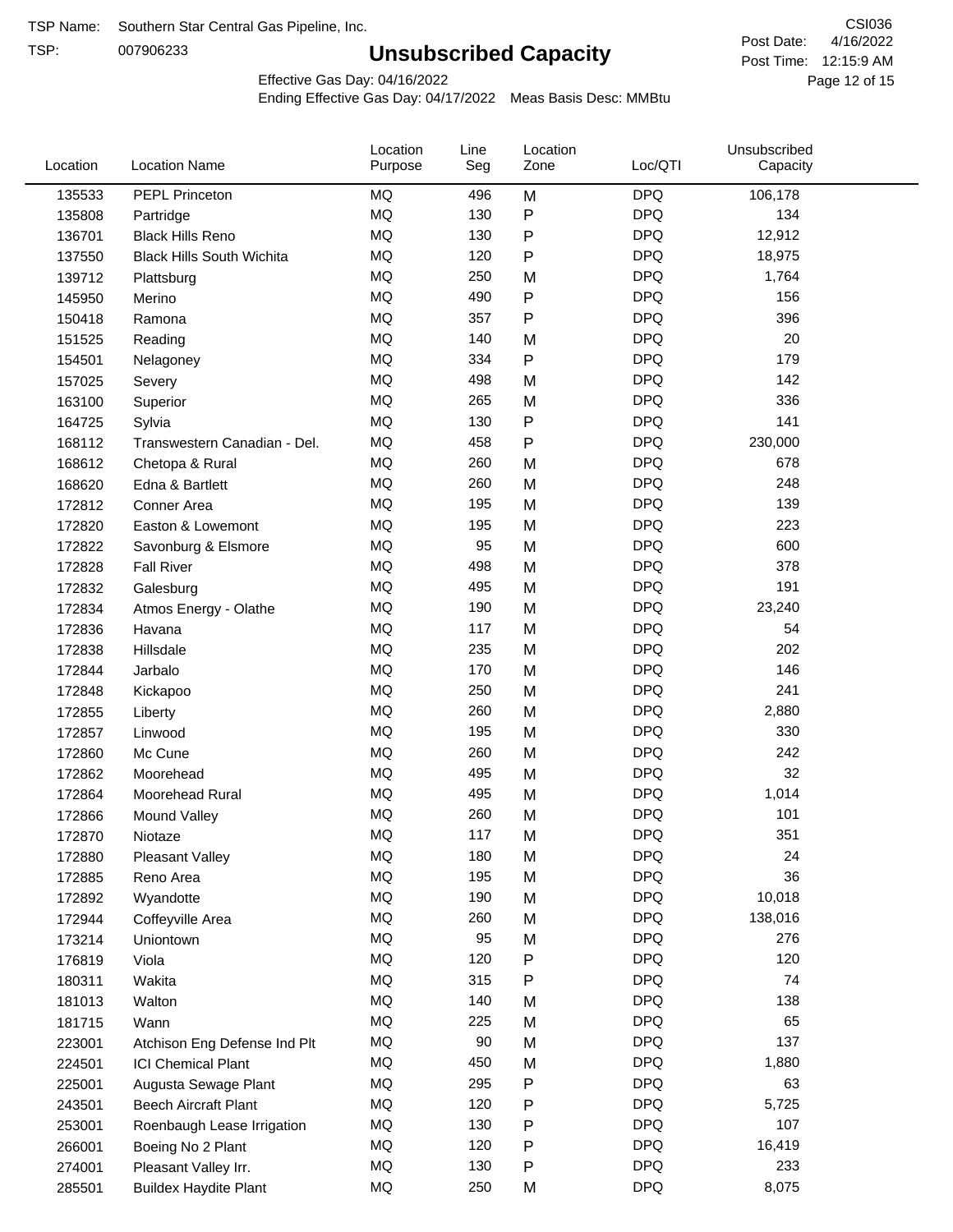TSP:

# **Unsubscribed Capacity**

4/16/2022 Page 13 of 15 Post Time: 12:15:9 AM CSI036 Post Date:

Effective Gas Day: 04/16/2022

| Location | <b>Location Name</b>             | Location<br>Purpose | Line<br>Seg | Location<br>Zone | Loc/QTI    | Unsubscribed<br>Capacity |  |
|----------|----------------------------------|---------------------|-------------|------------------|------------|--------------------------|--|
| 290301   | So Ks & Ok Rr Depot Store &      | MQ                  | 177         | M                | <b>DPQ</b> | $\overline{c}$           |  |
| 297501   | Cargill Salt                     | MQ                  | 315         | P                | <b>DPQ</b> | 639                      |  |
| 298001   | Carlson Prodts Mfg Plant         | MQ                  | 120         | Ρ                | <b>DPQ</b> | 185                      |  |
| 303701   | Central Plain Feedyard           | MQ                  | 315         | Ρ                | <b>DPQ</b> | 151                      |  |
| 310001   | Church SW Irrigation             | MQ                  | 130         | Ρ                | <b>DPQ</b> | 60                       |  |
| 329401   | Phillips 66 Ponca City Refinery  | MQ                  | 335         | P                | <b>DPQ</b> | 10,000                   |  |
| 332501   | Lawrence Plt Atmos               | MQ                  | 195         | M                | <b>DPQ</b> | 64,427                   |  |
| 334101   | Copeland RE Irrigation           | MQ                  | 130         | P                | <b>DPQ</b> | 60                       |  |
| 354001   | Derstein Irrigation              | MQ                  | 130         | Ρ                | <b>DPQ</b> | 60                       |  |
| 355001   | Detrixhe S Irrigation            | MQ                  | 458         | Ρ                | <b>DPQ</b> | 66                       |  |
| 363001   | Wilroads Irrigation              | MQ                  | 130         | P                | <b>DPQ</b> | 534                      |  |
| 378501   | <b>Empire Riverton</b>           | MQ                  | 260         | M                | <b>DPQ</b> | 32,727                   |  |
| 378502   | <b>Empire Energy Center</b>      | MQ                  | 455         | M                | <b>DPQ</b> | 99,068                   |  |
| 378503   | <b>Empire Stateline South</b>    | MQ                  | 260         | M                | <b>DPQ</b> | 35,000                   |  |
| 378504   | <b>Empire Stateline North</b>    | MQ                  | 260         | M                | <b>DPQ</b> | 61,589                   |  |
| 383501   | <b>FMC Chemical Plant</b>        | MQ                  | 195         | M                | <b>DPQ</b> | 4,709                    |  |
| 385001   | Farley Machine Shop              | MQ                  | 45          | P                | <b>DPQ</b> | 61                       |  |
| 387001   | <b>PCS Phosphate</b>             | MQ                  | 260         | M                | <b>DPQ</b> | 1,255                    |  |
| 388001   | Dodge City Plt Koch Nitrogen     | MQ                  | 130         | Ρ                | <b>DPQ</b> | 53,235                   |  |
| 411501   | Gaines FD Burkett Lease          | MQ                  | 140         | M                | <b>DPQ</b> | 262                      |  |
| 428601   | Glacier Mckee-Miller-Thrall-Ma   | MQ                  | 140         | M                | <b>DPQ</b> | 126                      |  |
| 433001   | Goodyear Topeka Tire Plant       | MQ                  | 180         | M                | <b>DPQ</b> | 5,724                    |  |
| 435501   | <b>Gospel Church Building</b>    | MQ                  | 195         | M                | <b>DPQ</b> | 2                        |  |
| 441300   | Kansas Hugoton                   | 7S                  | 130         | Ρ                | SGQ        | 54,555                   |  |
| 442350   | Sedalia @ Ottawa                 | 7S                  | 235         | M                | SGQ        | 904                      |  |
| 442351   | Little Mo                        | 7S                  | 235         | M                | SGQ        | 0                        |  |
| 443150   | <b>Straight Blackwell</b>        | 7S                  | 315         | P                | SGQ        | 0                        |  |
| 443151   | Waynoka Lateral                  | 7S                  | 315         | Ρ                | SGQ        | 102,337                  |  |
| 443152   | Straight Blackwell @ Beaver      | 7S                  | 315         | P                | SGQ        | 47,725                   |  |
| 443800   | <b>Edmond Blackwell</b>          | 7S                  | 380         | Ρ                | SGQ        | 839                      |  |
| 443851   | <b>LS385 Delivery Constraint</b> | 7S                  | 385         | Ρ                | SGQ        | 134,541                  |  |
| 444001   | West Edmond                      | 7S                  | 400         | Ρ                | SGQ        | 2,440                    |  |
| 444003   | South Maysville Delivery         | 7S                  | 400         | Ρ                | SGQ        | 105,412                  |  |
| 444550   | Saginaw CS Area Deliveries       | 7S                  | 455         | M                | SGQ        | 71,239                   |  |
| 444580   | Canadian Blackwell               | 7S                  | 458         | Ρ                | SGQ        | 0                        |  |
| 444581   | Canadian Blackwell @             | 7S                  | 458         | Ρ                | SGQ        | 118,611                  |  |
| 444582   | Canadian Blackwell @ Mutual      | 7S                  | 458         | Ρ                | SGQ        | 0                        |  |
| 444901   | Rawlins Hesston Delivery         | 7S                  | 490         | Ρ                | SGQ        | 121,424                  |  |
| 444902   | <b>Riner Delivery</b>            | 7S                  | 490         | Ρ                | SGQ        | 184,693                  |  |
| 445538   | Montezuma CS                     | MV                  | 130         | Ρ                | <b>MLQ</b> | 56,201                   |  |
| 445569   | <b>Riner CS</b>                  | MV                  | 490         | Ρ                | <b>MLQ</b> | 1,000                    |  |
| 445577   | Levant CS                        | MV                  | 490         | Ρ                | <b>MLQ</b> | 1,384                    |  |
| 449003   | Edmond CS w/o OK                 | MV                  | 400         | P                | <b>MLQ</b> | 1,763                    |  |
| 462001   | <b>Heartland Cement Plant</b>    | MQ                  | 495         | M                | <b>DPQ</b> | 1,046                    |  |
| 465001   | Herzog Cont                      | MQ                  | 250         | M                | <b>DPQ</b> | 3,000                    |  |
| 495501   | Kanopolis Salt Plt Independent   | MQ                  | 265         | M                | <b>DPQ</b> | 61                       |  |
| 519501   | Richie/Ripley                    | MQ                  | 120         | Ρ                | <b>DPQ</b> | 448                      |  |
| 522502   | Lawrence Power Plt               | MQ                  | 180         | M                | <b>DPQ</b> | 138,069                  |  |
| 526001   | Ks Pen Boiler                    | MQ                  | 195         | M                | <b>DPQ</b> | 805                      |  |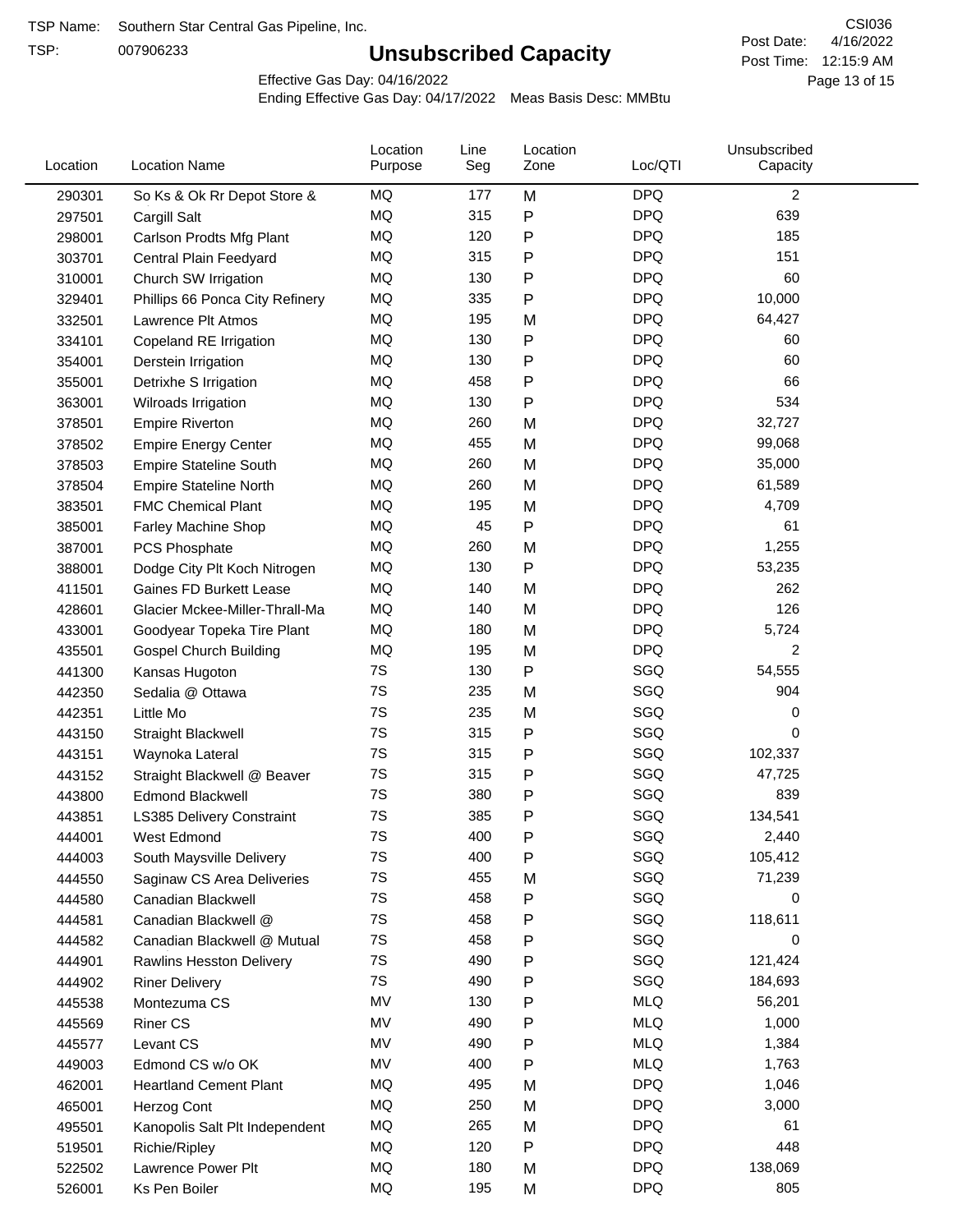TSP:

# **Unsubscribed Capacity**

4/16/2022 Page 14 of 15 Post Time: 12:15:9 AM CSI036 Post Date:

Effective Gas Day: 04/16/2022

| Location | <b>Location Name</b>                     | Location<br>Purpose | Line<br>Seg | Location<br>Zone | Loc/QTI    | Unsubscribed<br>Capacity |  |
|----------|------------------------------------------|---------------------|-------------|------------------|------------|--------------------------|--|
| 526201   | Ks Pen Kitchen                           | MQ                  | 195         | M                | <b>DPQ</b> | 626                      |  |
| 527502   | <b>Black Hills- Lawrence Service</b>     | MQ                  | 195         | M                | <b>DPQ</b> | 46                       |  |
| 527701   | <b>Black Hills- Matfield Green</b>       | MQ                  | 140         | M                | <b>DPQ</b> | 61                       |  |
| 527702   | <b>Black Hills- Towanda Service</b>      | MQ                  | 300         | M                | <b>DPQ</b> | 48                       |  |
| 527704   | <b>Black Hills-Wellington</b>            | MQ                  | 333         | P                | <b>DPQ</b> | 48                       |  |
| 527705   | <b>Black Hills- Belle Plaine Service</b> | MQ                  | 333         | $\mathsf{P}$     | <b>DPQ</b> | 84                       |  |
| 527706   | <b>Black Hills- S Wichita</b>            | <b>MQ</b>           | 120         | $\mathsf{P}$     | <b>DPQ</b> | 5                        |  |
| 541001   | Kimmi Lumber Sawmill                     | MQ                  | 90          | M                | <b>DPQ</b> | 137                      |  |
| 544101   | Knight Feedlot                           | MQ                  | 265         | M                | <b>DPQ</b> | 138                      |  |
| 545801   | Jayhawk Chemical Plant                   | MQ                  | 260         | M                | <b>DPQ</b> | 2,313                    |  |
| 560001   | Leavenworth Co Shop Heating              | MQ                  | 195         | M                | <b>DPQ</b> | 10                       |  |
| 571001   | <b>Bunge Milling Grain Dryer</b>         | MQ                  | 90          | M                | <b>DPQ</b> | 2,354                    |  |
| 588701   | Lyons Wtr Pump Station                   | MQ                  | 45          | P                | <b>DPQ</b> | 61                       |  |
| 592501   | MEC Machine Shop                         | MQ                  | 177         | M                | <b>DPQ</b> | 186                      |  |
| 620001   | Langdon Pump Station                     | MQ                  | 130         | $\mathsf{P}$     | <b>DPQ</b> | 1,000                    |  |
| 630204   | Ralph Green Powerplant                   | MQ                  | 235         | M                | <b>DPQ</b> | 19,500                   |  |
| 633001   | Mo State School Higginsville             | MQ                  | 425         | M                | <b>DPQ</b> | 164                      |  |
| 640001   | Monarch Humboldt Cem Plt                 | MQ                  | 495         | M                | <b>DPQ</b> | 8,127                    |  |
| 654101   | Mull Farms Irrigation                    | MQ                  | 130         | ${\sf P}$        | <b>DPQ</b> | 186                      |  |
| 707001   | Oxford Alfala Dehy Plant                 | MQ                  | 333         | $\mathsf{P}$     | <b>DPQ</b> | 647                      |  |
| 709501   | <b>ONEOK Hutchinson Frac Plt</b>         | MQ                  | 130         | P                | <b>DPQ</b> | 11,186                   |  |
| 719001   | Petrolite Wax Refinery                   | MQ                  | 357         | P                | <b>DPQ</b> | 4,930                    |  |
| 720001   | Woolaroc Lodge Phillips F                | MQ                  | 357         | $\mathsf{P}$     | <b>DPQ</b> | 168                      |  |
| 725001   | Harrisonville Prod Phillips Pp           | MQ                  | 235         | M                | <b>DPQ</b> | 1,414                    |  |
| 725602   | Wichita Pump Sta Phillips Ppl            | MQ                  | 120         | $\mathsf{P}$     | <b>DPQ</b> | 641                      |  |
| 731001   | Pines Int'l Dehy Plant                   | MQ                  | 195         | M                | <b>DPQ</b> | 273                      |  |
| 739001   | Danny D. & Susan J. Post                 | MQ                  | 130         | P                | <b>DPQ</b> | 60                       |  |
| 753501   | Quivira Country Club House               | MQ                  | 190         | M                | <b>DPQ</b> | 121                      |  |
| 753701   | <b>ONEOK Medford</b>                     | MQ                  | 458         | P                | <b>DPQ</b> | 44,700                   |  |
| 813001   | Wineteer School 260                      | MQ                  | 295         | $\mathsf{P}$     | <b>DPQ</b> | 203                      |  |
| 813401   | Grant School 497                         | MQ                  | 195         | M                | <b>DPQ</b> | 45                       |  |
| 815401   | Minneha Grade School 259                 | MQ                  | 120         | P                | <b>DPQ</b> | 185                      |  |
| 846001   | Smith D Irrigation                       | MQ                  | 265         | M                | <b>DPQ</b> | 61                       |  |
| 850001   | Snook M Irrigation                       | MQ                  | 130         | ${\sf P}$        | <b>DPQ</b> | 44                       |  |
| 865001   | Southwest Elect Mfg Plant                | MQ                  | 400         | P                | <b>DPQ</b> | 394                      |  |
| 875001   | Stahl Spec Aluminum Alloy                | MQ                  | 235         | M                | <b>DPQ</b> | 4,936                    |  |
| 877001   | St Dept Boys Indust School               | MQ                  | 180         | M                | <b>DPQ</b> | 407                      |  |
| 910001   | <b>Total Ark City Oil Refinery</b>       | MQ                  | 333         | M                | <b>DPQ</b> | 203                      |  |
| 926501   | Urschel DR Irrigation                    | MQ                  | 458         | P                | <b>DPQ</b> | 256                      |  |
| 928001   | Mcconnell Air Force Base                 | MQ                  | 295         | ${\sf P}$        | <b>DPQ</b> | 7,803                    |  |
| 929201   | Ft. Leavenworth Army Base                | MQ                  | 250         | M                | <b>DPQ</b> | 18,888                   |  |
| 932001   | Leavenworth Penitentiary                 | MQ                  | 250         | M                | <b>DPQ</b> | 3,206                    |  |
| 934201   | Va Admin Center                          | MQ                  | 195         | M                | <b>DPQ</b> | 6,827                    |  |
| 962001   | Sunflower Electric - Judson              | MQ                  | 130         | P                | <b>DPQ</b> | 70,924                   |  |
| 990001   | Yost LM Irrigation                       | MQ                  | 265         | M                | <b>DPQ</b> | 61                       |  |
| 999000   | PMI - Prod to Mkt Interface              | MQ                  | 909         | P                | <b>DPQ</b> | 0                        |  |
| 999000   | PMI - Prod to Mkt Interface              | M <sub>2</sub>      | 909         | M                | <b>RPQ</b> | 0                        |  |
| 999001   | Rawlins-Hesston P/M Interface            | MQ                  | 490         | P                | <b>DPQ</b> | 180,938                  |  |
| 999001   | Rawlins-Hesston P/M Interface            | M <sub>2</sub>      | 490         | M                | <b>RPQ</b> | 180,938                  |  |